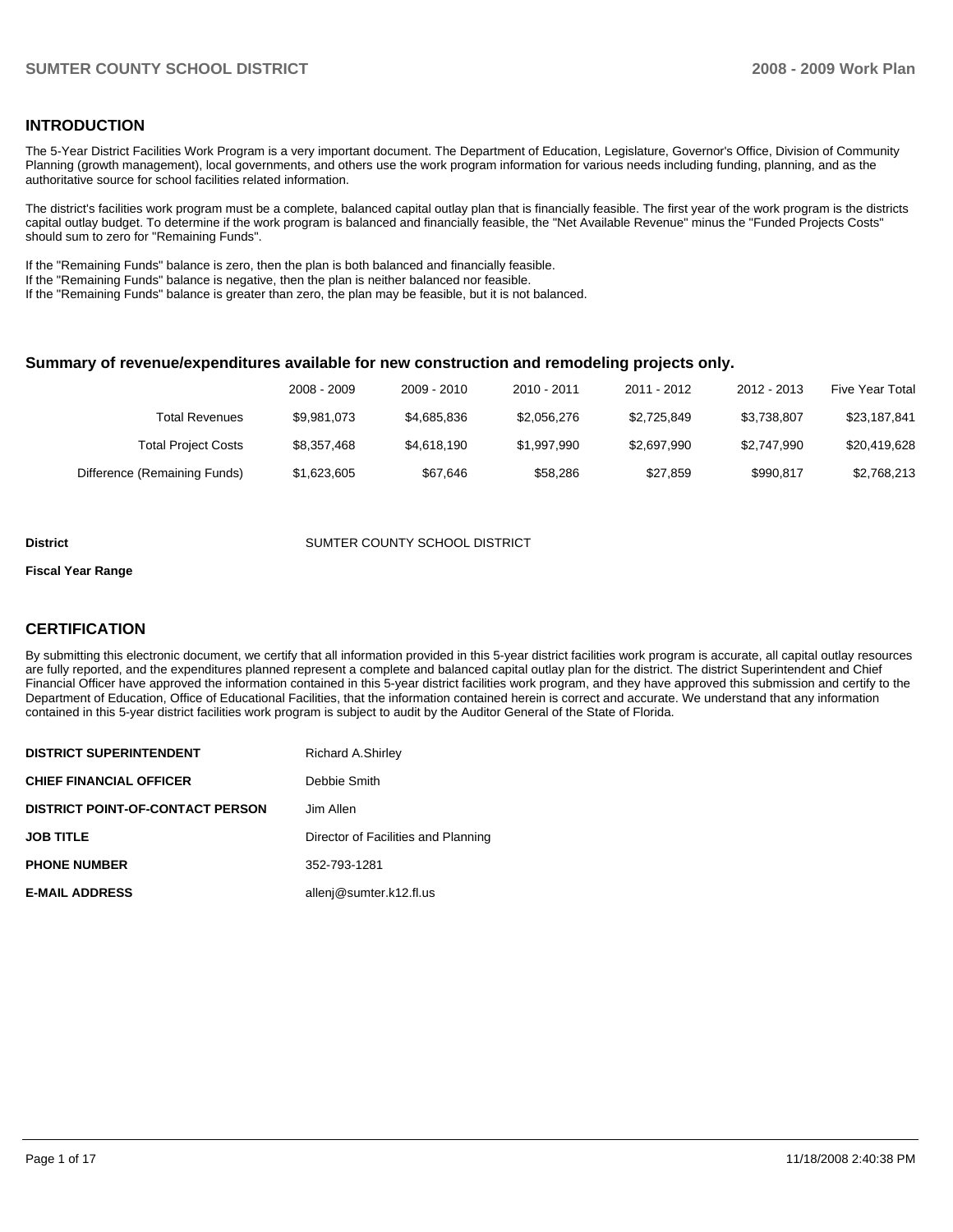# **Expenditures**

#### **Expenditure for Maintenance, Repair and Renovation from 2-Mills and PECO**

Annually, prior to the adoption of the district school budget, each school board must prepare a tentative district facilities work program that includes a schedule of major repair and renovation projects necessary to maintain the educational and ancillary facilities of the district.

|                                  | Item                                                                                                                                                                                                                                                                                                                                                                                | 2008 - 2009<br><b>Actual Budget</b> | 2009 - 2010<br>Projected | 2010 - 2011<br>Projected | 2011 - 2012<br>Projected | 2012 - 2013<br>Projected | Total       |  |  |  |
|----------------------------------|-------------------------------------------------------------------------------------------------------------------------------------------------------------------------------------------------------------------------------------------------------------------------------------------------------------------------------------------------------------------------------------|-------------------------------------|--------------------------|--------------------------|--------------------------|--------------------------|-------------|--|--|--|
| <b>HVAC</b>                      |                                                                                                                                                                                                                                                                                                                                                                                     | \$300,000                           | \$300,000                | \$300,000                | \$300,000                | \$300,000                | \$1,500,000 |  |  |  |
| Locations:                       | SOUTH SUMTER SENIOR HIGH, WILDWOOD SENIOR HIGH                                                                                                                                                                                                                                                                                                                                      |                                     |                          |                          |                          |                          |             |  |  |  |
| Flooring                         |                                                                                                                                                                                                                                                                                                                                                                                     | \$150,000                           | \$100,000                | \$150,000                | \$150,000                | \$150,000                | \$700,000   |  |  |  |
|                                  | Locations: ADMINISTRATIVE COMPLEX, BUSHNELL ELEMENTARY, DISTRICT MAINTENANCE COMPLEX, LAKE PANASOFFKEE ELEMENTARY,<br>NORTH SUMTER PRIMARY, NORTH TRANSPORTATION AREA, SOUTH SUMTER MIDDLE, SOUTH SUMTER SENIOR HIGH, SUMTER<br>ADULT EDUCATION CENTER, TRANSPORTATION DEPARTMENT, WEBSTER ELEMENTARY, WEST STREET, WILDWOOD<br>ELEMENTARY, WILDWOOD MIDDLE, WILDWOOD SENIOR HIGH   |                                     |                          |                          |                          |                          |             |  |  |  |
| Roofing                          |                                                                                                                                                                                                                                                                                                                                                                                     | \$300,000                           | \$300,000                | \$300.000                | \$300,000                | \$300,000                | \$1,500,000 |  |  |  |
|                                  | Locations:   ADMINISTRATIVE COMPLEX, BUSHNELL ELEMENTARY, DISTRICT MAINTENANCE COMPLEX, LAKE PANASOFFKEE ELEMENTARY,<br>NORTH SUMTER PRIMARY, NORTH TRANSPORTATION AREA, SOUTH SUMTER MIDDLE, SOUTH SUMTER SENIOR HIGH, SUMTER<br>ADULT EDUCATION CENTER, TRANSPORTATION DEPARTMENT, WEBSTER ELEMENTARY, WEST STREET, WILDWOOD<br>ELEMENTARY, WILDWOOD MIDDLE, WILDWOOD SENIOR HIGH |                                     |                          |                          |                          |                          |             |  |  |  |
| Safety to Life                   |                                                                                                                                                                                                                                                                                                                                                                                     | \$15,000                            | \$15,000                 | \$15,000                 | \$15,000                 | \$15,000                 | \$75,000    |  |  |  |
|                                  | Locations:   ADMINISTRATIVE COMPLEX, BUSHNELL ELEMENTARY, DISTRICT MAINTENANCE COMPLEX, LAKE PANASOFFKEE ELEMENTARY,<br>NORTH SUMTER PRIMARY, NORTH TRANSPORTATION AREA, SOUTH SUMTER MIDDLE, SOUTH SUMTER SENIOR HIGH, SUMTER<br>ADULT EDUCATION CENTER, TRANSPORTATION DEPARTMENT, WEBSTER ELEMENTARY, WEST STREET, WILDWOOD<br>ELEMENTARY, WILDWOOD MIDDLE, WILDWOOD SENIOR HIGH |                                     |                          |                          |                          |                          |             |  |  |  |
| Fencing                          |                                                                                                                                                                                                                                                                                                                                                                                     | \$15,000                            | \$15,000                 | \$15,000                 | \$15,000                 | \$15,000                 | \$75,000    |  |  |  |
| Locations:                       | ADMINISTRATIVE COMPLEX, BUSHNELL ELEMENTARY, DISTRICT MAINTENANCE COMPLEX, LAKE PANASOFFKEE ELEMENTARY,<br>NORTH SUMTER PRIMARY, NORTH TRANSPORTATION AREA, SOUTH SUMTER MIDDLE, SOUTH SUMTER SENIOR HIGH, SUMTER<br>ADULT EDUCATION CENTER, TRANSPORTATION DEPARTMENT, WEBSTER ELEMENTARY, WEST STREET, WILDWOOD<br>ELEMENTARY, WILDWOOD MIDDLE, WILDWOOD SENIOR HIGH              |                                     |                          |                          |                          |                          |             |  |  |  |
| Parking                          |                                                                                                                                                                                                                                                                                                                                                                                     | \$308,404                           | \$0                      | \$300,000                | \$400,000                | \$150,000                | \$1,158,404 |  |  |  |
|                                  | Locations: SOUTH SUMTER SENIOR HIGH                                                                                                                                                                                                                                                                                                                                                 |                                     |                          |                          |                          |                          |             |  |  |  |
| Electrical                       |                                                                                                                                                                                                                                                                                                                                                                                     | \$20,000                            | \$20,000                 | \$20,000                 | \$20,000                 | \$20,000                 | \$100,000   |  |  |  |
|                                  | Locations:   ADMINISTRATIVE COMPLEX, BUSHNELL ELEMENTARY, DISTRICT MAINTENANCE COMPLEX, LAKE PANASOFFKEE ELEMENTARY,<br>NORTH SUMTER PRIMARY, NORTH TRANSPORTATION AREA, SOUTH SUMTER MIDDLE, SOUTH SUMTER SENIOR HIGH, SUMTER<br>ADULT EDUCATION CENTER, TRANSPORTATION DEPARTMENT, WEBSTER ELEMENTARY, WEST STREET, WILDWOOD<br>ELEMENTARY, WILDWOOD MIDDLE, WILDWOOD SENIOR HIGH |                                     |                          |                          |                          |                          |             |  |  |  |
| Fire Alarm                       |                                                                                                                                                                                                                                                                                                                                                                                     | \$37,000                            | \$40,000                 | \$40,000                 | \$40,000                 | \$40,000                 | \$197,000   |  |  |  |
|                                  | Locations:   ADMINISTRATIVE COMPLEX, BUSHNELL ELEMENTARY, DISTRICT MAINTENANCE COMPLEX, LAKE PANASOFFKEE ELEMENTARY,<br>NORTH SUMTER PRIMARY, NORTH TRANSPORTATION AREA, SOUTH SUMTER MIDDLE, SOUTH SUMTER SENIOR HIGH, SUMTER<br>ADULT EDUCATION CENTER, TRANSPORTATION DEPARTMENT, WEBSTER ELEMENTARY, WEST STREET, WILDWOOD<br>ELEMENTARY, WILDWOOD MIDDLE, WILDWOOD SENIOR HIGH |                                     |                          |                          |                          |                          |             |  |  |  |
| Telephone/Intercom System        |                                                                                                                                                                                                                                                                                                                                                                                     | \$20,000                            | \$20,000                 | \$20,000                 | \$20,000                 | \$20,000                 | \$100,000   |  |  |  |
|                                  | Locations: ADMINISTRATIVE COMPLEX, BUSHNELL ELEMENTARY, DISTRICT MAINTENANCE COMPLEX, LAKE PANASOFFKEE ELEMENTARY,<br>NORTH SUMTER PRIMARY. NORTH TRANSPORTATION AREA, SOUTH SUMTER MIDDLE, SOUTH SUMTER SENIOR HIGH, SUMTER<br>ADULT EDUCATION CENTER, TRANSPORTATION DEPARTMENT, WEBSTER ELEMENTARY, WEST STREET, WILDWOOD<br>ELEMENTARY, WILDWOOD MIDDLE, WILDWOOD SENIOR HIGH   |                                     |                          |                          |                          |                          |             |  |  |  |
| <b>Closed Circuit Television</b> |                                                                                                                                                                                                                                                                                                                                                                                     | \$0                                 | \$0                      | \$0                      | \$0                      | \$0                      | \$0         |  |  |  |
|                                  | Locations: No Locations for this expenditure.                                                                                                                                                                                                                                                                                                                                       |                                     |                          |                          |                          |                          |             |  |  |  |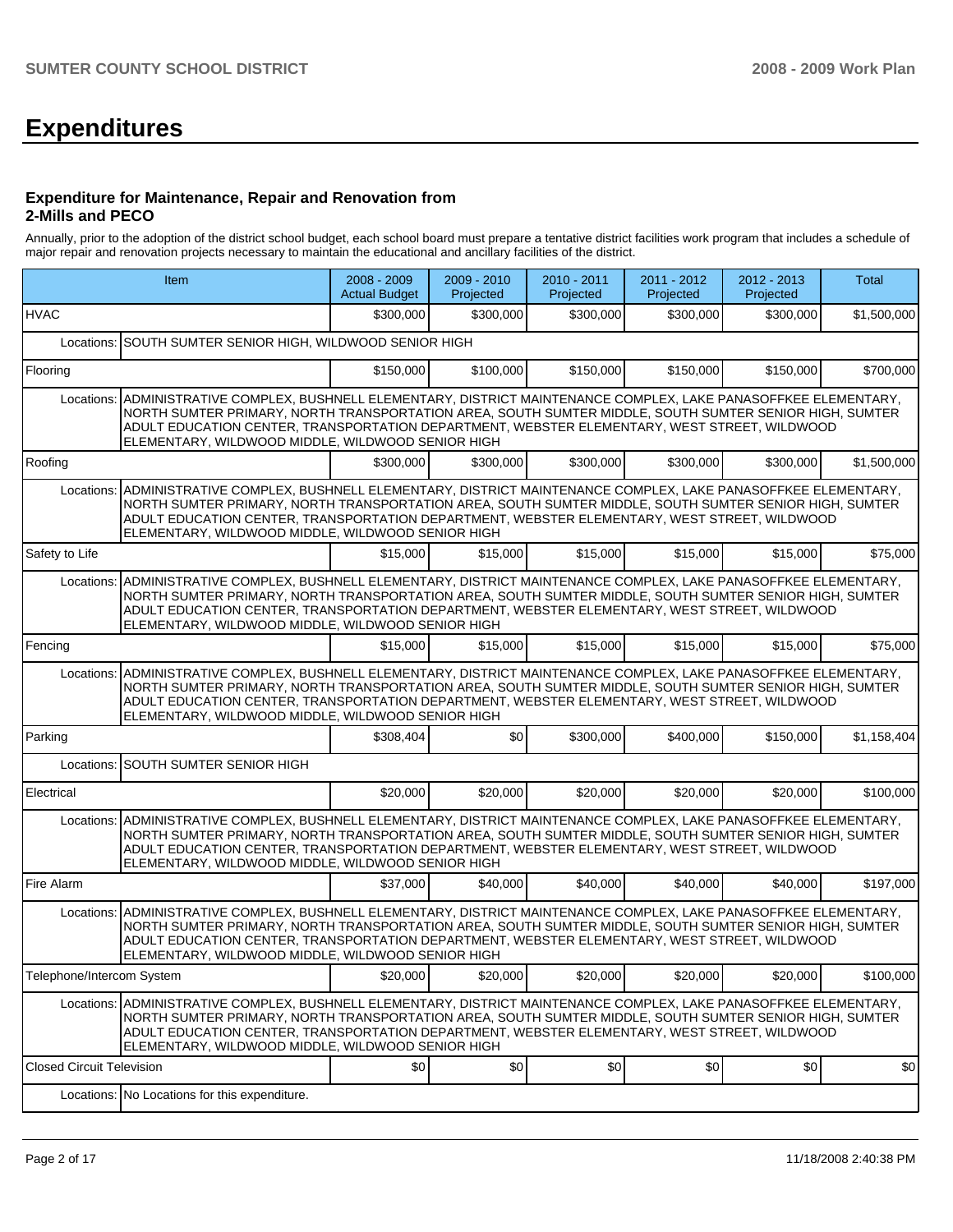| <b>IPaint</b>                                                                                                                                                                                                                                                                                                                                                                       |                                                                                                                                                                                                                                                                                                                                                                                      | \$50,000    | \$50,000    | \$50,000    | \$50,000    | \$50,000    | \$250,000   |  |  |  |
|-------------------------------------------------------------------------------------------------------------------------------------------------------------------------------------------------------------------------------------------------------------------------------------------------------------------------------------------------------------------------------------|--------------------------------------------------------------------------------------------------------------------------------------------------------------------------------------------------------------------------------------------------------------------------------------------------------------------------------------------------------------------------------------|-------------|-------------|-------------|-------------|-------------|-------------|--|--|--|
|                                                                                                                                                                                                                                                                                                                                                                                     | Locations:   ADMINISTRATIVE COMPLEX, BUSHNELL ELEMENTARY, DISTRICT MAINTENANCE COMPLEX, LAKE PANASOFFKEE ELEMENTARY,<br>INORTH SUMTER PRIMARY, NORTH TRANSPORTATION AREA, SOUTH SUMTER MIDDLE, SOUTH SUMTER SENIOR HIGH, SUMTER<br>ADULT EDUCATION CENTER, TRANSPORTATION DEPARTMENT, WEBSTER ELEMENTARY, WEST STREET, WILDWOOD<br>ELEMENTARY, WILDWOOD MIDDLE, WILDWOOD SENIOR HIGH |             |             |             |             |             |             |  |  |  |
| Maintenance/Repair                                                                                                                                                                                                                                                                                                                                                                  |                                                                                                                                                                                                                                                                                                                                                                                      | \$500,000   | \$500,000   | \$500,000   | \$500,000   | \$500,000   | \$2,500,000 |  |  |  |
| Locations:  ADMINISTRATIVE COMPLEX, BUSHNELL ELEMENTARY, DISTRICT MAINTENANCE COMPLEX, LAKE PANASOFFKEE ELEMENTARY,<br>INORTH SUMTER PRIMARY, NORTH TRANSPORTATION AREA, SOUTH SUMTER MIDDLE, SOUTH SUMTER SENIOR HIGH, SUMTER<br>ADULT EDUCATION CENTER, TRANSPORTATION DEPARTMENT, WEBSTER ELEMENTARY, WEST STREET, WILDWOOD<br>ELEMENTARY, WILDWOOD MIDDLE, WILDWOOD SENIOR HIGH |                                                                                                                                                                                                                                                                                                                                                                                      |             |             |             |             |             |             |  |  |  |
|                                                                                                                                                                                                                                                                                                                                                                                     | Sub Total:                                                                                                                                                                                                                                                                                                                                                                           | \$1,715,404 | \$1,360,000 | \$1,710,000 | \$1,810,000 | \$1,560,000 | \$8,155,404 |  |  |  |

| PECO Maintenance Expenditures | \$1,814,851 | \$1.878.515 | \$2,007,268 | \$1,979,734 | \$1,978,053 | \$9,658,421 |
|-------------------------------|-------------|-------------|-------------|-------------|-------------|-------------|
| Two Mill Sub Total: I         | \$565,553   | (S303, 515) | (\$2,268)   | \$125.266   | (\$123,053) | \$261,983   |

| Other Items                                                                                                                                                                                                                                                                                                                                                                      | $2008 - 2009$<br><b>Actual Budget</b>                                                                                                                                                                                                                                                                                                                                            | $2009 - 2010$<br>Projected | $2010 - 2011$<br>Projected | $2011 - 2012$<br>Projected | $2012 - 2013$<br>Projected | Total     |  |  |  |  |
|----------------------------------------------------------------------------------------------------------------------------------------------------------------------------------------------------------------------------------------------------------------------------------------------------------------------------------------------------------------------------------|----------------------------------------------------------------------------------------------------------------------------------------------------------------------------------------------------------------------------------------------------------------------------------------------------------------------------------------------------------------------------------|----------------------------|----------------------------|----------------------------|----------------------------|-----------|--|--|--|--|
| <b>School Based Maintenance</b>                                                                                                                                                                                                                                                                                                                                                  | \$100,000                                                                                                                                                                                                                                                                                                                                                                        | \$100,000                  | \$100,000                  | \$100.000                  | \$100,000                  | \$500,000 |  |  |  |  |
|                                                                                                                                                                                                                                                                                                                                                                                  | Locations ADMINISTRATIVE COMPLEX, BUSHNELL ELEMENTARY, DISTRICT MAINTENANCE COMPLEX, LAKE PANASOFFKEE<br>ELEMENTARY, NORTH SUMTER PRIMARY, NORTH TRANSPORTATION AREA, SOUTH SUMTER MIDDLE, SOUTH SUMTER SENIOR<br>HIGH, SUMTER ADULT EDUCATION CENTER, TRANSPORTATION DEPARTMENT, WEBSTER ELEMENTARY, WEST STREET,<br>WILDWOOD ELEMENTARY, WILDWOOD MIDDLE, WILDWOOD SENIOR HIGH |                            |                            |                            |                            |           |  |  |  |  |
| <b>Playground Equipment</b>                                                                                                                                                                                                                                                                                                                                                      | \$50,000                                                                                                                                                                                                                                                                                                                                                                         | \$0 <sub>l</sub>           | \$50,000                   | \$50,000                   | \$50,000                   | \$200,000 |  |  |  |  |
|                                                                                                                                                                                                                                                                                                                                                                                  | Locations BUSHNELL ELEMENTARY, LAKE PANASOFFKEE ELEMENTARY, NORTH SUMTER PRIMARY, WEBSTER ELEMENTARY, WEST<br>STREET. WILDWOOD ELEMENTARY                                                                                                                                                                                                                                        |                            |                            |                            |                            |           |  |  |  |  |
| <b>Covered Walkways</b>                                                                                                                                                                                                                                                                                                                                                          | \$30,000                                                                                                                                                                                                                                                                                                                                                                         | \$30,000                   | \$30,000                   | \$30,000                   | \$30,000                   | \$150,000 |  |  |  |  |
| Locations WILDWOOD ELEMENTARY                                                                                                                                                                                                                                                                                                                                                    |                                                                                                                                                                                                                                                                                                                                                                                  |                            |                            |                            |                            |           |  |  |  |  |
| Paving                                                                                                                                                                                                                                                                                                                                                                           | \$200,000                                                                                                                                                                                                                                                                                                                                                                        | \$0                        | \$30,000                   | \$30,000                   | \$30,000                   | \$290,000 |  |  |  |  |
|                                                                                                                                                                                                                                                                                                                                                                                  | Locations LAKE PANASOFFKEE ELEMENTARY, WEBSTER ELEMENTARY                                                                                                                                                                                                                                                                                                                        |                            |                            |                            |                            |           |  |  |  |  |
| <b>Gym Floors</b>                                                                                                                                                                                                                                                                                                                                                                | \$15,000                                                                                                                                                                                                                                                                                                                                                                         | \$15,000                   | \$15,000                   | \$15,000                   | \$15,000                   | \$75,000  |  |  |  |  |
| Locations SOUTH SUMTER MIDDLE, SOUTH SUMTER SENIOR HIGH, WILDWOOD MIDDLE, WILDWOOD SENIOR HIGH                                                                                                                                                                                                                                                                                   |                                                                                                                                                                                                                                                                                                                                                                                  |                            |                            |                            |                            |           |  |  |  |  |
| <b>ADA Corrections</b>                                                                                                                                                                                                                                                                                                                                                           | \$50,000                                                                                                                                                                                                                                                                                                                                                                         | \$30,000                   | \$30,000                   | \$30,000                   | \$30,000                   | \$170,000 |  |  |  |  |
| Locations ADMINISTRATIVE COMPLEX. BUSHNELL ELEMENTARY. DISTRICT MAINTENANCE COMPLEX. LAKE PANASOFFKEE<br>ELEMENTARY, NORTH SUMTER PRIMARY, NORTH TRANSPORTATION AREA, SOUTH SUMTER MIDDLE, SOUTH SUMTER SENIOR<br>HIGH, SUMTER ADULT EDUCATION CENTER, TRANSPORTATION DEPARTMENT, WEBSTER ELEMENTARY, WEST STREET,<br>WILDWOOD ELEMENTARY, WILDWOOD MIDDLE, WILDWOOD SENIOR HIGH |                                                                                                                                                                                                                                                                                                                                                                                  |                            |                            |                            |                            |           |  |  |  |  |
| <b>Sewer Connections</b>                                                                                                                                                                                                                                                                                                                                                         | \$30,000                                                                                                                                                                                                                                                                                                                                                                         | \$0                        | \$0                        | \$0                        | \$0                        | \$30,000  |  |  |  |  |
| Locations SUMTER ADULT EDUCATION CENTER                                                                                                                                                                                                                                                                                                                                          |                                                                                                                                                                                                                                                                                                                                                                                  |                            |                            |                            |                            |           |  |  |  |  |
| <b>Closed Circuit Security</b>                                                                                                                                                                                                                                                                                                                                                   | \$30,000                                                                                                                                                                                                                                                                                                                                                                         | \$30,000                   | \$30,000                   | \$30,000                   | \$30,000                   | \$150,000 |  |  |  |  |
| Locations LAKE PANASOFFKEE ELEMENTARY, SOUTH SUMTER MIDDLE, SOUTH SUMTER SENIOR HIGH, WILDWOOD ELEMENTARY                                                                                                                                                                                                                                                                        |                                                                                                                                                                                                                                                                                                                                                                                  |                            |                            |                            |                            |           |  |  |  |  |
| <b>Fire Safety</b>                                                                                                                                                                                                                                                                                                                                                               | \$10,000                                                                                                                                                                                                                                                                                                                                                                         | \$10,000                   | \$10,000                   | \$10,000                   | \$10,000                   | \$50,000  |  |  |  |  |
|                                                                                                                                                                                                                                                                                                                                                                                  | Locations ADMINISTRATIVE COMPLEX, BUSHNELL ELEMENTARY, DISTRICT MAINTENANCE COMPLEX, LAKE PANASOFFKEE<br>ELEMENTARY, NORTH SUMTER PRIMARY, NORTH TRANSPORTATION AREA, SOUTH SUMTER MIDDLE, SOUTH SUMTER SENIOR<br>HIGH, SUMTER ADULT EDUCATION CENTER, TRANSPORTATION DEPARTMENT, WEBSTER ELEMENTARY, WEST STREET,<br>WILDWOOD ELEMENTARY, WILDWOOD MIDDLE, WILDWOOD SENIOR HIGH |                            |                            |                            |                            |           |  |  |  |  |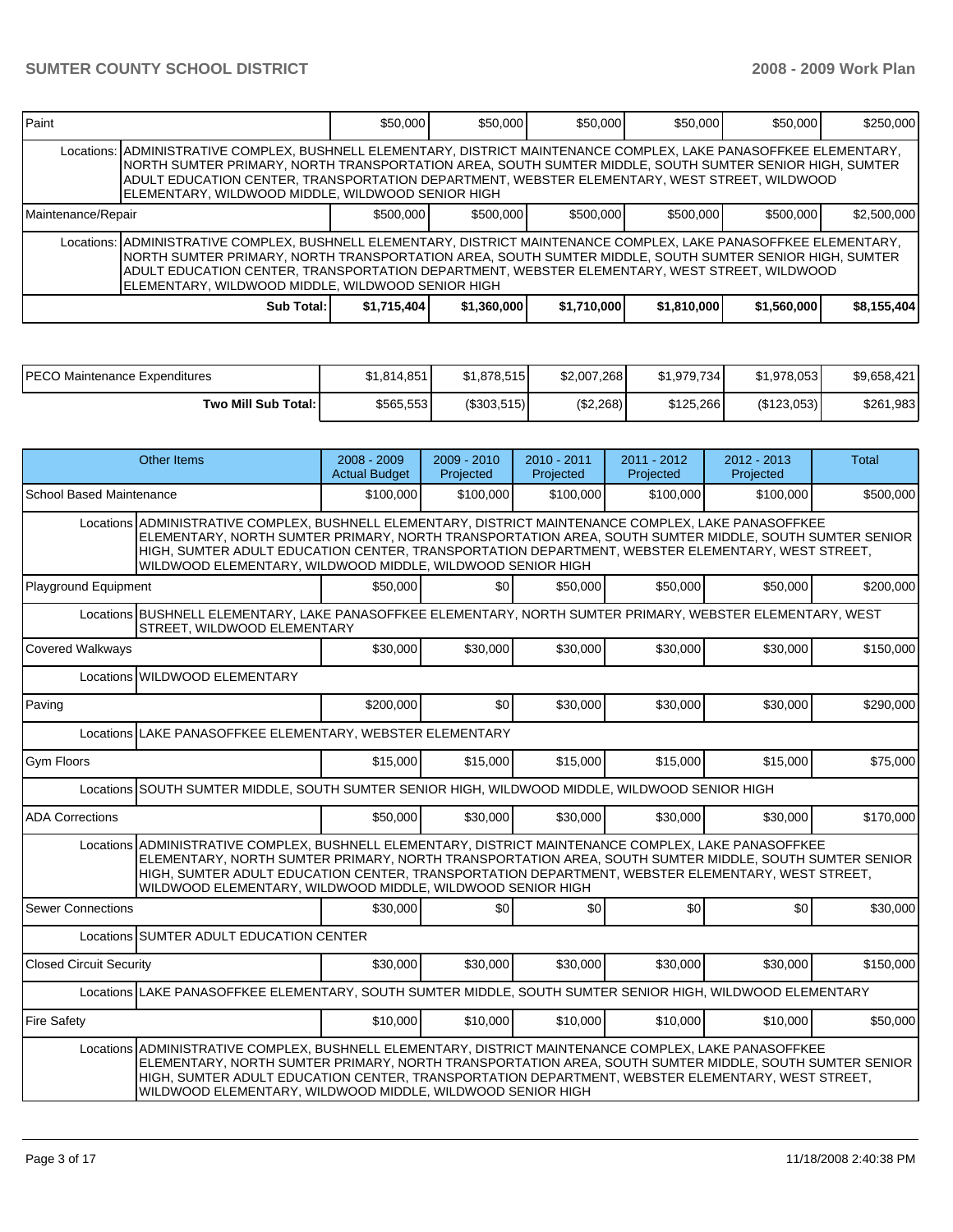| Land Purchase |                                                                                                                                                                                                                                                                                                                                                                                  | \$150,000   | \$0         | ا 30        | \$0         | \$0 <sub>0</sub> | \$150,000   |
|---------------|----------------------------------------------------------------------------------------------------------------------------------------------------------------------------------------------------------------------------------------------------------------------------------------------------------------------------------------------------------------------------------|-------------|-------------|-------------|-------------|------------------|-------------|
|               | Locations ADMINISTRATIVE COMPLEX, BUSHNELL ELEMENTARY, DISTRICT MAINTENANCE COMPLEX, LAKE PANASOFFKEE<br>ELEMENTARY, NORTH SUMTER PRIMARY, NORTH TRANSPORTATION AREA, SOUTH SUMTER MIDDLE, SOUTH SUMTER SENIOR<br>HIGH, SUMTER ADULT EDUCATION CENTER, TRANSPORTATION DEPARTMENT, WEBSTER ELEMENTARY, WEST STREET,<br>WILDWOOD ELEMENTARY, WILDWOOD MIDDLE, WILDWOOD SENIOR HIGH |             |             |             |             |                  |             |
|               | Total:                                                                                                                                                                                                                                                                                                                                                                           | \$2.380.404 | \$1.575,000 | \$2,005,000 | \$2,105,000 | \$1.855.000      | \$9,920,404 |

#### **Local Two Mill Expenditure For Maintenance, Repair and Renovation**

Anticipated expenditures expected from local funding sources over the years covered by the current work plan.

| Item                                    | $2008 - 2009$<br><b>Actual Budget</b> | 2009 - 2010<br>Projected | 2010 - 2011<br>Projected | 2011 - 2012<br>Projected | $2012 - 2013$<br>Projected | Total        |
|-----------------------------------------|---------------------------------------|--------------------------|--------------------------|--------------------------|----------------------------|--------------|
| Remaining Maint and Repair from 2 Mills | \$565,553                             | (\$303,515)              | (\$2,268)                | \$125,266                | (\$123,053)                | \$261,983    |
| Maintenance/Repair Salaries             | \$955,095                             | \$993,298                | \$1,033,030              | \$1,074,351              | \$1,117,326                | \$5,173,100  |
| <b>School Bus Purchases</b>             | \$420,000                             | \$716,625                | \$752,456                | \$790,000                | \$800,000                  | \$3,479,081  |
| <b>Other Vehicle Purchases</b>          | \$22,000                              | \$10,000                 | \$72,930                 | \$74,630                 | \$68,320                   | \$247,880    |
| Capital Outlay Equipment                | \$185,000                             | \$150,000                | \$150,000                | \$150,000                | \$150,000                  | \$785,000    |
| Rent/Lease Payments                     | \$0                                   | \$0                      | \$0                      | \$0                      | \$0                        | \$0          |
| <b>COP Debt Service</b>                 | \$2,367,945                           | \$2,354,556              | \$2,352,359              | \$2,355,039              | \$2,354,779                | \$11,784,678 |
| Rent/Lease Relocatables                 | \$75,000                              | \$25,000                 | \$75,000                 | \$75,000                 | \$75,000                   | \$325,000    |
| <b>Environmental Problems</b>           | \$0                                   | \$0                      | \$0                      | \$0                      | \$0                        | \$0          |
| s.1011.14 Debt Service                  | \$0                                   | \$0                      | \$0                      | \$0                      | \$0                        | \$0          |
| <b>Special Facilities Account</b>       | \$0                                   | \$0                      | \$0                      | \$0                      | \$0                        | \$0          |
| <b>Copier Leases</b>                    | \$180,000                             | \$180,000                | \$180,000                | \$180,000                | \$180,000                  | \$900,000    |
| <b>Charter School Lease</b>             | \$3,136,146                           | \$3,438,072              | \$3,879,438              | \$4,017,704              | \$4,160,994                | \$18,632,354 |
| Technology Initiative                   | \$225,000                             | \$225,000                | \$225,000                | \$225,000                | \$225,000                  | \$1,125,000  |
| <b>Technology Equipment</b>             | \$100,000                             | \$100,000                | \$100,000                | \$100,000                | \$100,000                  | \$500,000    |
| Maintenance Budget Inventory            | \$30,000                              | \$30,000                 | \$30,000                 | \$30,000                 | \$30,000                   | \$150,000    |
| Master Planning                         | \$50,000                              | \$30,000                 | \$30,000                 | \$30,000                 | \$30,000                   | \$170,000    |
| <b>School Furniture</b>                 | \$100,000                             | \$100,000                | \$100,000                | \$100,000                | \$100,000                  | \$500,000    |
| Property Insurance                      | \$10,000                              | \$0                      | \$0                      | \$0                      | \$0                        | \$10,000     |
| <b>District Wide Renovations</b>        | \$40,000                              | \$0                      | \$40,000                 | \$40,000                 | \$40,000                   | \$160,000    |
| <b>Local Expenditure Totals:</b>        | \$8,461,739                           | \$8,049,036              | \$9,017,945              | \$9,366,990              | \$9,308,366                | \$44,204,076 |

# **Revenue**

# **2 Mill Revenue Source**

Schedule of Estimated Capital Outlay Revenue from each currently approved source which is estimated to be available for expenditures on the projects included in the tentative district facilities work program. All amounts are NET after considering carryover balances, interest earned, new COP's, 1011.14 and 1011.15 loans, etc. Districts cannot use 2-Mill funds for salaries except for those explicitly associated with maintenance/repair projects. (1011.71 (5), F.S.)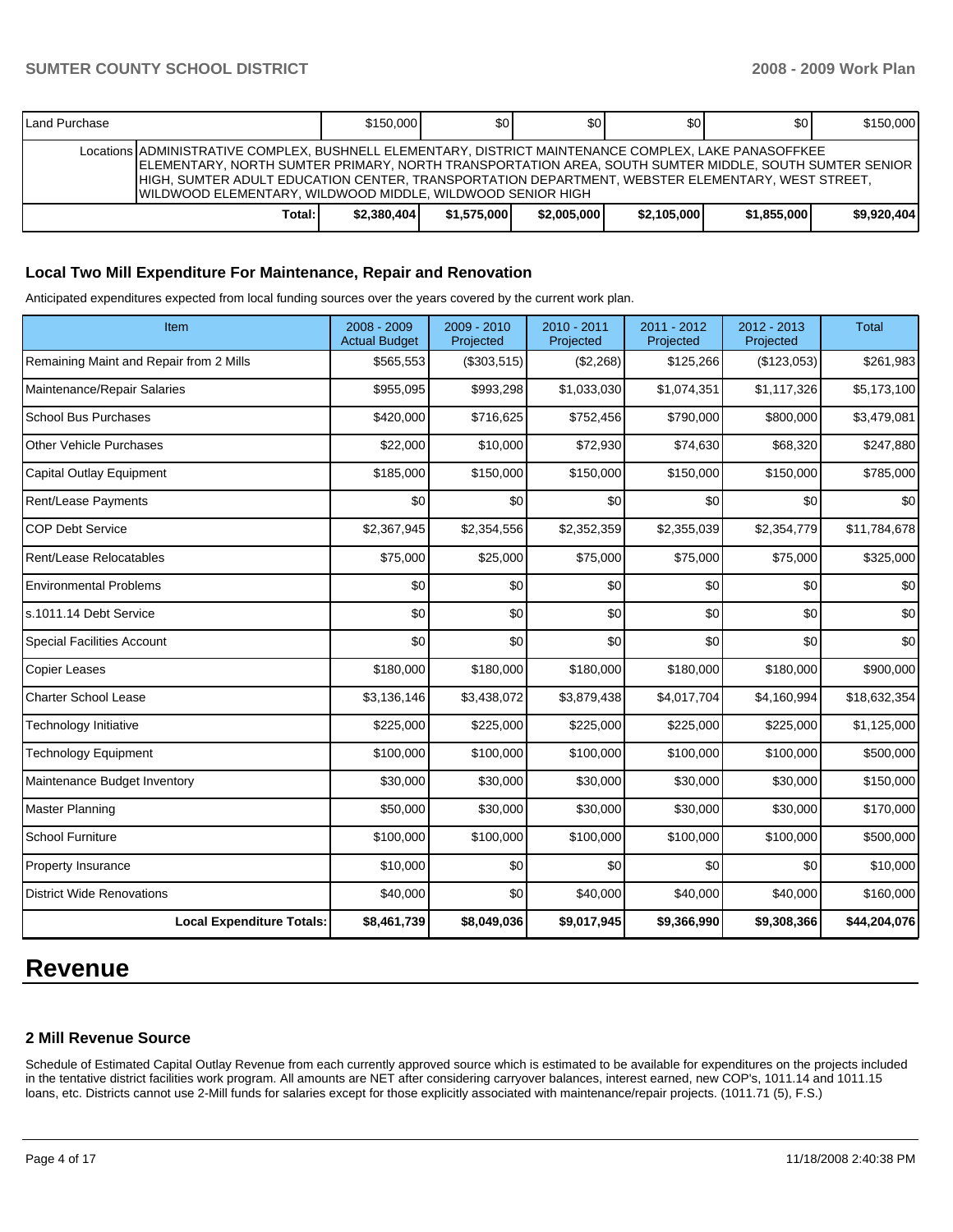# **SUMTER COUNTY SCHOOL DISTRICT 2008 - 2009 Work Plan**

| <b>Item</b>                                                                    | Fund | $2008 - 2009$<br><b>Actual Value</b> | $2009 - 2010$<br>Projected | 2010 - 2011<br>Projected | $2011 - 2012$<br>Projected | $2012 - 2013$<br>Projected | Total            |
|--------------------------------------------------------------------------------|------|--------------------------------------|----------------------------|--------------------------|----------------------------|----------------------------|------------------|
| (1) Non-exempt property<br>assessed valuation                                  |      | \$6,392,147,133                      | \$7,031,361,846            | \$7,622,424,107          | \$8,267,364,389            | \$9,046,156,560            | \$38,359,454,035 |
| (2) The Millege projected for<br>discretionary capital outlay per<br>s.1011.71 |      | 1.50                                 | 1.50                       | 1.50                     | 1.50                       | 1.50                       |                  |
| (3) Full value of the 2-Mill<br>discretionary capital outlay per<br>s.1011.71  |      | \$10,626,945                         | \$11,689,639               | \$12,672,280             | \$13,744,493               | \$15,039,235               | \$63,772,592     |
| (4) Value of the portion of the 2-<br>Mills ACTUALLY levied                    | 370  | \$9,108,810                          | \$10,019,691               | \$10,861,954             | \$11,780,994               | \$12,890,773               | \$54,662,222     |
| $(5)$ Difference of lines $(3)$ and $(4)$                                      |      | \$1,518,135                          | \$1,669,948                | \$1,810,326              | \$1,963,499                | \$2,148,462                | \$9,110,370      |

# **PECO Revenue Source**

The figure in the row designated "PECO Maintenance" will be subtracted from funds available for new construction because PECO maintenance dollars cannot be used for new construction.

| Item                                 | Fund | $2008 - 2009$<br><b>Actual Budget</b> | $2009 - 2010$<br>Projected | $2010 - 2011$<br>Projected | 2011 - 2012<br>Projected | $2012 - 2013$<br>Projected | Total        |
|--------------------------------------|------|---------------------------------------|----------------------------|----------------------------|--------------------------|----------------------------|--------------|
| <b>IPECO New Construction</b>        | 340  | \$235.398                             | \$0 <sub>1</sub>           | \$53.043                   | \$162.161                | \$64.822                   | \$515,424    |
| <b>PECO Maintenance Expenditures</b> |      | \$1,814,851                           | \$1,878,515                | \$2,007,268                | \$1,979,734              | \$1,978,053                | \$9,658,421  |
|                                      |      | \$2,050,249                           | \$1,878,515                | \$2,060,311                | \$2,141,895              | \$2.042.875                | \$10,173,845 |

# **CO & DS Revenue Source**

Revenue from Capital Outlay and Debt Service funds.

| Item                                               | Fund | $2008 - 2009$<br><b>Actual Budget</b> | $2009 - 2010$<br>Projected | $2010 - 2011$<br>Projected | 2011 - 2012<br>Projected | $2012 - 2013$<br>Projected | Total     |
|----------------------------------------------------|------|---------------------------------------|----------------------------|----------------------------|--------------------------|----------------------------|-----------|
| ICO & DS Cash Flow-through<br><b>I</b> Distributed | 360  | \$85.530                              | \$85.530                   | \$85.530                   | \$85.530                 | \$85.530                   | \$427,650 |
| ICO & DS Interest on<br>Undistributed CO           | 360  | \$6.048                               | \$6,048                    | \$6.048                    | \$6.048                  | \$6,048                    | \$30.240  |
|                                                    |      | \$91,578                              | \$91,578                   | \$91,578                   | \$91,578                 | \$91,578                   | \$457,890 |

#### **Fair Share Revenue Source**

All legally binding commitments for proportionate fair-share mitigation for impacts on public school facilities must be included in the 5-year district work program.

Nothing reported for this section.

#### **Sales Surtax Referendum**

Specific information about any referendum for a 1-cent or ½-cent surtax referendum during the previous year.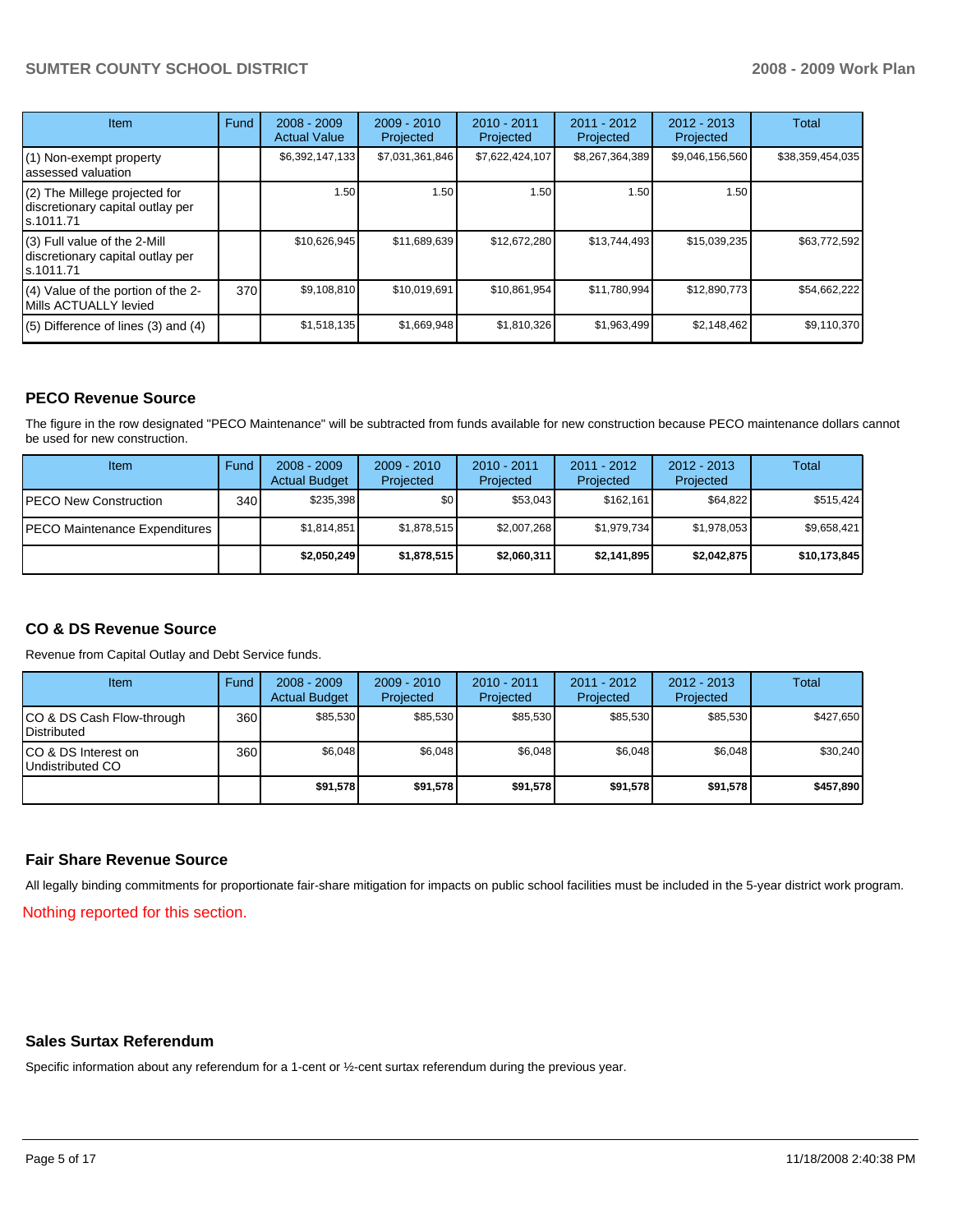### Did the school district hold a surtax referendum during the past fiscal year 2007 - 2008?

# **Additional Revenue Source**

Any additional revenue sources

| Item                                                                                                   | 2008 - 2009<br><b>Actual Value</b> | 2009 - 2010<br>Projected | 2010 - 2011<br>Projected | 2011 - 2012<br>Projected | 2012 - 2013<br>Projected | <b>Total</b> |
|--------------------------------------------------------------------------------------------------------|------------------------------------|--------------------------|--------------------------|--------------------------|--------------------------|--------------|
| Proceeds from a s.1011.14/15 F.S. Loans                                                                | \$0                                | \$0                      | \$0                      | \$0                      | \$0                      | \$0          |
| District Bonds - Voted local bond<br>referendum proceeds per s.9, Art VII<br><b>State Constitution</b> | \$0                                | \$0                      | \$0                      | \$0                      | \$0                      | \$0          |
| Proceeds from Special Act Bonds                                                                        | \$0                                | \$0                      | \$0                      | \$0                      | \$0                      | \$0          |
| Estimated Revenue from CO & DS Bond<br>Sale                                                            | \$0                                | \$0                      | \$0                      | \$0                      | \$0                      | \$0          |
| Proceeds from Voted Capital<br>Improvements millage                                                    | \$0                                | \$0                      | \$0                      | \$0                      | \$0                      | \$0          |
| Other Revenue for Other Capital Projects                                                               | \$512,026                          | \$0                      | \$0                      | \$0                      | \$0                      | \$512,026    |
| Proceeds from 1/2 cent sales surtax<br>authorized by school board                                      | \$0                                | \$0                      | \$0                      | \$0                      | \$0                      | \$0          |
| Proceeds from local governmental<br>infrastructure sales surtax                                        | \$0                                | \$0                      | \$0                      | \$0                      | \$0                      | \$0          |
| Proceeds from Certificates of<br>Participation (COP's) Sale                                            | \$0                                | \$1,000,000              | \$0                      | \$0                      | \$0                      | \$1,000,000  |
| Classrooms First Bond proceeds amount<br>authorized in FY 1997-98                                      | \$0                                | \$0                      | \$0                      | \$0                      | \$0                      | \$0          |
| <b>Classrooms for Kids</b>                                                                             | \$1,685,307                        | \$0                      | \$0                      | \$0                      | \$0                      | \$1,685,307  |
| <b>District Equity Recognition</b>                                                                     | \$0                                | \$0                      | \$0                      | \$0                      | \$0                      | \$0          |
| <b>Federal Grants</b>                                                                                  | \$0                                | \$0                      | \$0                      | \$0                      | \$0                      | \$0          |
| Proportionate share mitigation (actual<br>cash revenue only, not in kind donations)                    | \$0                                | \$0                      | \$0                      | \$0                      | \$0                      | \$0          |
| Impact fees received                                                                                   | \$0                                | \$0                      | \$0                      | \$0                      | \$0                      | \$0          |
| Private donations                                                                                      | \$0                                | \$0                      | \$0                      | \$0                      | \$0                      | \$0          |
| Grants from local governments or not-for-<br>profit organizations                                      | \$0                                | \$0                      | \$0                      | \$0                      | \$0                      | \$0          |
| Interest, Including Profit On Investment                                                               | \$0                                | \$0                      | \$0                      | \$0                      | \$0                      | \$0          |
| Revenue from Bonds pledging proceeds<br>from 1 cent or 1/2 cent Sales Surtax                           | \$0                                | \$0                      | \$0                      | \$0                      | \$0                      | \$0          |
| Fund Balance Carried Forward                                                                           | \$6,809,693                        | \$1,623,603              | \$67,646                 | \$58,106                 | \$0                      | \$8,559,048  |
| Obligated Fund Balance Carried Forward                                                                 | \$0                                | \$0                      | \$0                      | \$0                      | \$0                      | \$0          |
| <b>Special Facilities Account</b>                                                                      | \$0                                | \$0                      | \$0                      | \$0                      | \$0                      | \$0          |
| One Cent - 1/2 Cent Sales Surtax Debt<br>Service                                                       | \$0                                | \$0                      | \$0                      | \$0                      | \$0                      | \$0          |
| <b>Subtotal</b>                                                                                        | \$9,007,026                        | \$2,623,603              | \$67,646                 | \$58,106                 | \$0                      | \$11,756,381 |

# **Total Revenue Summary**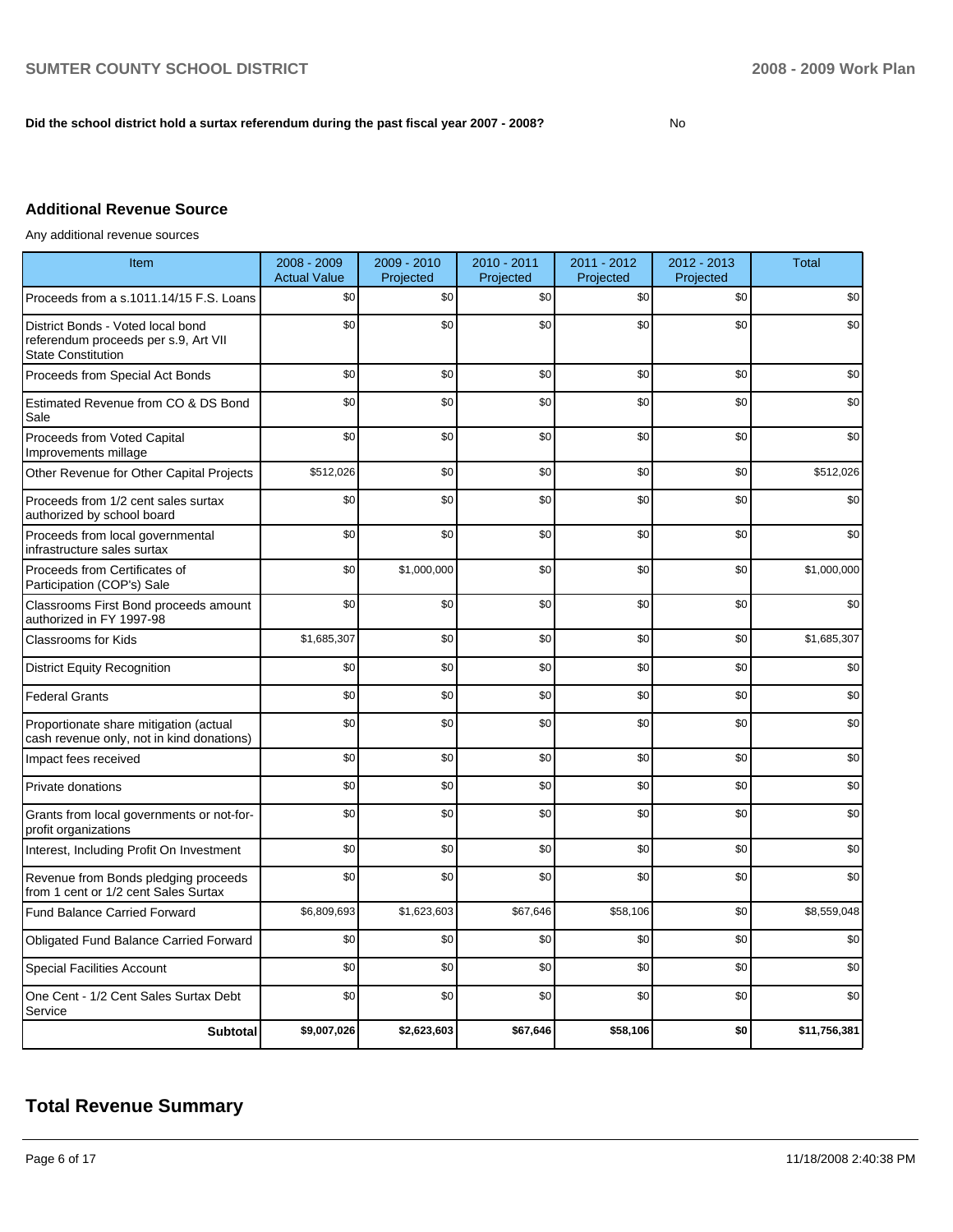| <b>Item Name</b>                                               | $2008 - 2009$<br><b>Budget</b> | $2009 - 2010$<br>Projected | $2010 - 2011$<br>Projected | 2011 - 2012<br>Projected | $2012 - 2013$<br>Projected | <b>Five Year Total</b> |
|----------------------------------------------------------------|--------------------------------|----------------------------|----------------------------|--------------------------|----------------------------|------------------------|
| Local Two Mill Discretionary Capital<br>Outlay Revenue         | \$9,108,810                    | \$10,019,691               | \$10,861,954               | \$11,780,994             | \$12,890,773               | \$54,662,222           |
| IPECO and 2 Mill Maint and Other 2 Mill<br><b>Expenditures</b> | (\$8,461,739)                  | (\$8,049,036)              | (\$9,017,945)              | (\$9,366,990)            | (\$9,308,366)              | $(\$44,204,076)$       |
| IPECO Maintenance Revenue                                      | \$1,814,851                    | \$1,878,515                | \$2,007,268                | \$1,979,734              | \$1,978,053                | \$9,658,421            |
| <b>Available 2 Mill for New Construction</b>                   | \$647,071                      | \$1,970,655                | \$1,844,009                | \$2,414,004              | \$3,582,407                | \$10,458,146           |

| Item Name                             | $2008 - 2009$<br><b>Budget</b> | $2009 - 2010$<br>Projected | $2010 - 2011$<br>Projected | 2011 - 2012<br>Projected | $2012 - 2013$<br>Projected | <b>Five Year Total</b> |
|---------------------------------------|--------------------------------|----------------------------|----------------------------|--------------------------|----------------------------|------------------------|
| ICO & DS Revenue                      | \$91,578                       | \$91.578                   | \$91,578                   | \$91,578                 | \$91,578                   | \$457,890              |
| <b>IPECO New Construction Revenue</b> | \$235,398                      | \$0                        | \$53,043                   | \$162,161                | \$64,822                   | \$515,424              |
| Other/Additional Revenue              | \$9,007,026                    | \$2,623,603                | \$67,646                   | \$58,106                 | \$0 <sub>1</sub>           | \$11,756,381           |
| <b>Total Additional Revenuel</b>      | \$9,334,002                    | \$2,715,181                | \$212,267                  | \$311,845                | \$156,400                  | \$12,729,695           |
| Total Available Revenue               | \$9,981,073                    | \$4,685,836                | \$2,056,276                | \$2.725.849              | \$3,738,807                | \$23,187,841           |

# **Project Schedules**

# **Capacity Project Schedules**

A schedule of capital outlay projects necessary to ensure the availability of satisfactory classrooms for the projected student enrollment in K-12 programs.

| <b>Project Description</b>             | Location                                        |                          | $2008 - 2009$ | $2009 - 2010$ | 2010 - 2011 | 2011 - 2012 | 2012 - 2013 | <b>Total</b>    | Funded |
|----------------------------------------|-------------------------------------------------|--------------------------|---------------|---------------|-------------|-------------|-------------|-----------------|--------|
| Classroom building<br>Project Closeout | <b>SOUTH SUMTER</b><br><b>MIDDLE</b>            | <b>Planned!</b><br>Cost: | \$756,617     | \$0           | \$0         | \$0         | \$0         | \$756,617 Yes   |        |
|                                        |                                                 | <b>Student Stations:</b> | 289           | 0             | $\Omega$    | $\Omega$    | $\Omega$    | 289             |        |
|                                        | <b>Total Classrooms:</b>                        |                          | 16            | 0             | $\Omega$    | $\Omega$    | $\Omega$    | 16 <sup>1</sup> |        |
|                                        | Gross Sq Ft:                                    |                          | 26,107        | $\Omega$      | $\Omega$    | $\Omega$    | $\Omega$    | 26,107          |        |
| Classroom building                     | <b>LAKE</b><br>PANASOFFKEE<br><b>ELEMENTARY</b> | Planned<br>Cost:         | \$0           | \$2,527,200   | \$0         | \$0         | \$0         | \$2,527,200 Yes |        |
|                                        | <b>Student Stations:</b>                        |                          | $\Omega$      | 176           | $\Omega$    | $\Omega$    | $\Omega$    | 176             |        |
|                                        | <b>Total Classrooms:</b>                        |                          | $\Omega$      | 8             | $\Omega$    | U           | $\Omega$    | 8               |        |
|                                        |                                                 | Gross Sq Ft:             | $\Omega$      | 15,780        | $\Omega$    | $\Omega$    | $\Omega$    | 15,780          |        |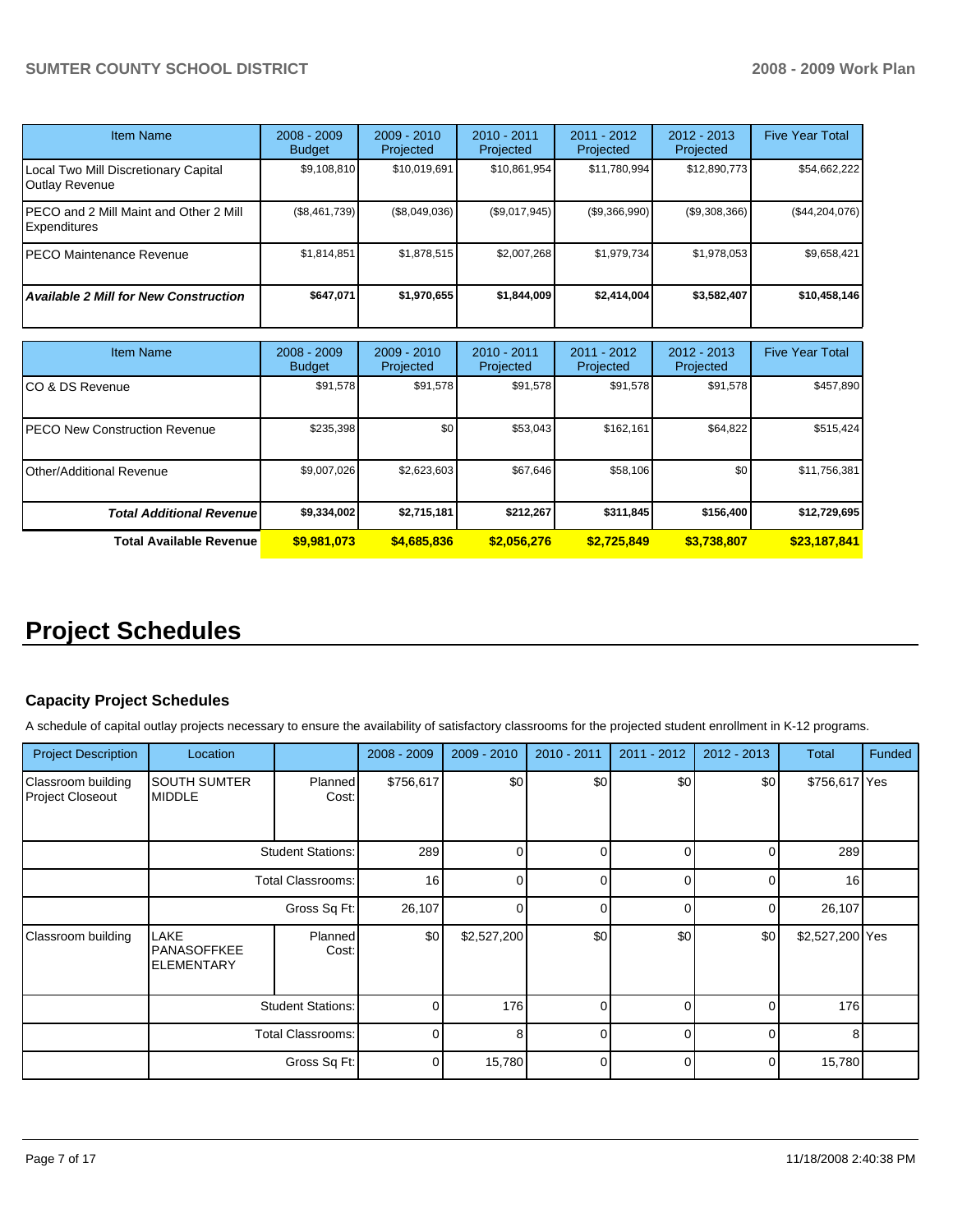| Classroom building                         | <b>WEBSTER</b><br><b>ELEMENTARY</b>       | Planned<br>Cost:         | \$2,437,186 | \$0         | \$0            | \$0            | \$0      | \$2,437,186 Yes |  |
|--------------------------------------------|-------------------------------------------|--------------------------|-------------|-------------|----------------|----------------|----------|-----------------|--|
|                                            |                                           |                          |             |             |                |                |          |                 |  |
|                                            |                                           | <b>Student Stations:</b> | 176         | 0           | $\overline{0}$ | 01             | 0        | 176             |  |
|                                            |                                           | <b>Total Classrooms:</b> | 8           | 0           | 0              | Οl             | 0        | 8               |  |
|                                            |                                           | Gross Sq Ft:             | 15,780      | 0           | 0              | 01             | 0        | 15,780          |  |
| Remodel cafeteria to<br>classrooms and lab | <b>SOUTH SUMTER</b><br><b>SENIOR HIGH</b> | Planned<br>Cost:         | \$400,000   | \$0         | \$0            | \$0            | \$0      | \$400,000 Yes   |  |
|                                            | <b>Student Stations:</b>                  |                          | 75          | $\Omega$    | 0              | 0              | $\Omega$ | 75              |  |
|                                            |                                           | <b>Total Classrooms:</b> | 3           | 0           | 0              | $\overline{0}$ | 0        | 3               |  |
|                                            |                                           | Gross Sq Ft:             | 8,729       | 0           | 0              | ٥I             | 0        | 8,729           |  |
|                                            |                                           | <b>Planned Cost:</b>     | \$3,593,803 | \$2,527,200 | \$0            | \$0            | \$0      | \$6,121,003     |  |
|                                            |                                           |                          |             |             |                |                |          |                 |  |
|                                            |                                           | <b>Student Stations:</b> | 540         | 176         | $\mathbf 0$    | $\mathbf{0}$   | 0        | 716             |  |
|                                            |                                           | <b>Total Classrooms:</b> | 27          | 8           | $\mathbf 0$    | $\mathbf{0}$   | $\bf{0}$ | 35              |  |
|                                            |                                           | Gross Sq Ft:             | 50,616      | 15,780      | $\bf{0}$       | 0              | 0        | 66,396          |  |

# **Other Project Schedules**

Major renovations, remodeling, and additions of capital outlay projects that do not add capacity to schools.

| <b>Project Description</b>                                                  | Location                                  | $2008 - 2009$<br><b>Actual Budget</b> | 2009 - 2010<br>Projected | $2010 - 2011$<br>Projected | 2011 - 2012<br>Projected | $2012 - 2013$<br>Projected | Total           | Funded |
|-----------------------------------------------------------------------------|-------------------------------------------|---------------------------------------|--------------------------|----------------------------|--------------------------|----------------------------|-----------------|--------|
| Auxiliary<br>Addition/Cafeteria/HEPA<br>Closeout<br><b>Project Closeout</b> | <b>SOUTH SUMTER</b><br><b>SENIOR HIGH</b> | \$2,206,134                           | \$0                      | \$0                        | \$0                      | \$0                        | \$2,206,134 Yes |        |
| Classroom Building Renovation                                               | <b>BUSHNELL</b><br><b>ELEMENTARY</b>      | \$200,000                             | \$0                      | \$0                        | \$0                      | \$0                        | \$200,000 Yes   |        |
| <b>Classroom Building Renovation</b>                                        | <b>WEBSTER</b><br><b>ELEMENTARY</b>       | \$200,000                             | \$0                      | \$0                        | \$0                      | \$0                        | \$200,000 Yes   |        |
| <b>Ticket Booth Renovations</b>                                             | <b>SOUTH SUMTER</b><br><b>SENIOR HIGH</b> | \$30,000                              | \$0                      | \$0                        | \$0                      | \$0                        | \$30,000 Yes    |        |
| <b>Auxiliary Addition</b>                                                   | <b>WEBSTER</b><br><b>ELEMENTARY</b>       | \$0                                   | \$0                      | \$500,000                  | \$1,200,000              | \$0                        | \$1,700,000 Yes |        |
| <b>Ancillary Addition</b>                                                   | <b>ADMINISTRATIVE</b><br><b>COMPLEX</b>   | \$0                                   | \$0                      | \$0                        | \$0                      | \$1,250,000                | \$1,250,000 Yes |        |
| Cafeteria Addition                                                          | <b>WILDWOOD</b><br><b>ELEMENTARY</b>      | \$0                                   | \$593,000                | \$0                        | \$0                      | \$0                        | \$593,000 Yes   |        |
| Administrative Building<br><b>Project Closeout</b>                          | <b>SOUTH SUMTER</b><br><b>MIDDLE</b>      | \$384,541                             | \$0                      | \$0                        | \$0                      | \$0                        | \$384,541 Yes   |        |
| <b>Sewer Connections</b>                                                    | <b>WEBSTER</b><br><b>ELEMENTARY</b>       | \$100,000                             | \$0                      | \$0                        | \$0                      | \$0                        | \$100,000 Yes   |        |
| <b>Covered Walkways</b>                                                     | <b>WILDWOOD</b><br><b>ELEMENTARY</b>      | \$145,000                             | \$0                      | \$0                        | \$0                      | \$0                        | \$145,000 Yes   |        |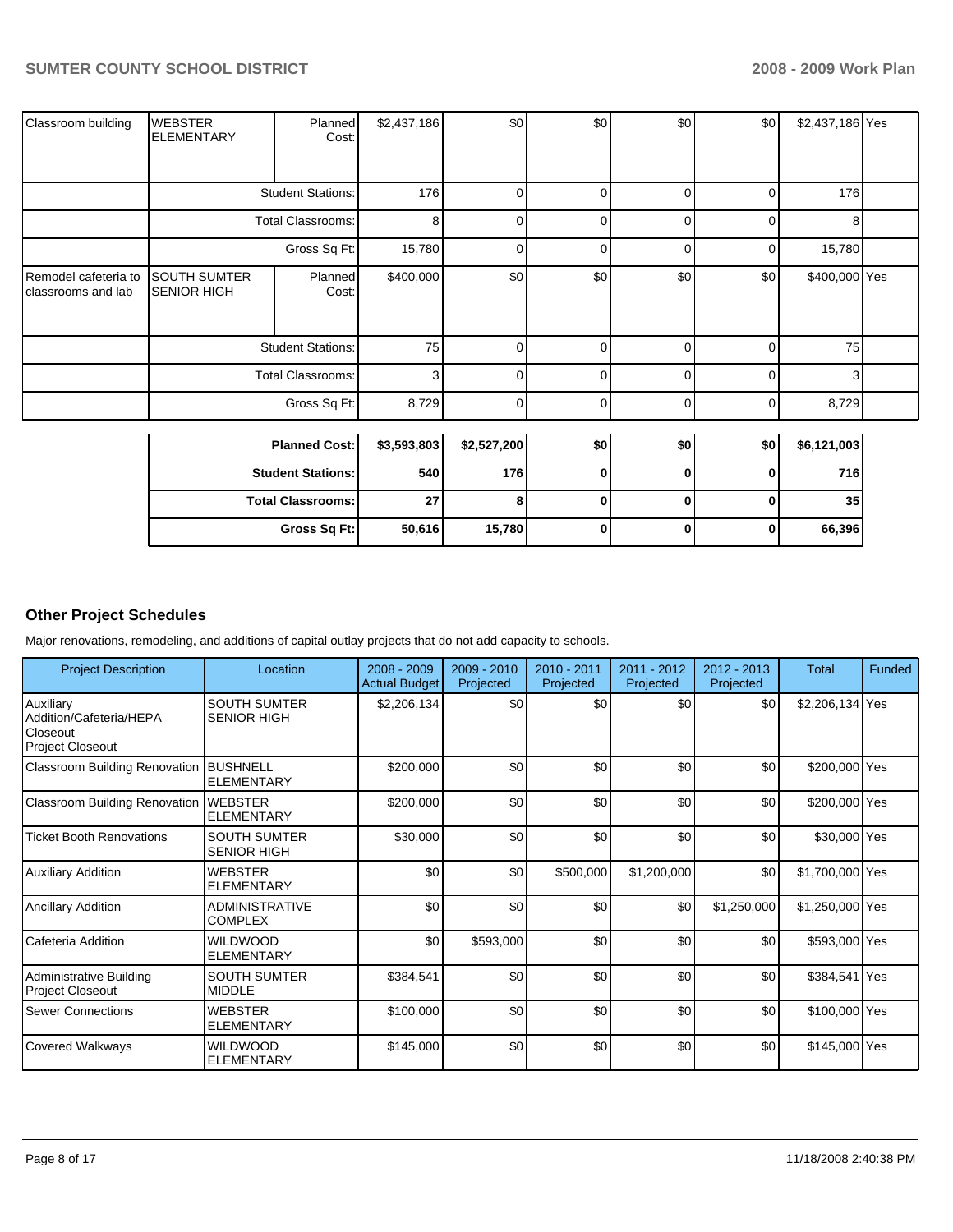| Charter PECO | Location not specified | \$1.497.990 | \$1.497.990 | \$1,497,990 | \$1,497,990 | \$1.497.990 | \$7.489.950 Yes |  |
|--------------|------------------------|-------------|-------------|-------------|-------------|-------------|-----------------|--|
|              |                        | \$4.763.665 | \$2.090.990 | \$1,997,990 | \$2,697,990 | \$2.747.990 | \$14.298.625    |  |

## **Additional Project Schedules**

Any projects that are not identified in the last approved educational plant survey.

Nothing reported for this section.

# **Non Funded Growth Management Project Schedules**

Schedule indicating which projects, due to planned development, that CANNOT be funded from current revenues projected over the next five years.

Nothing reported for this section.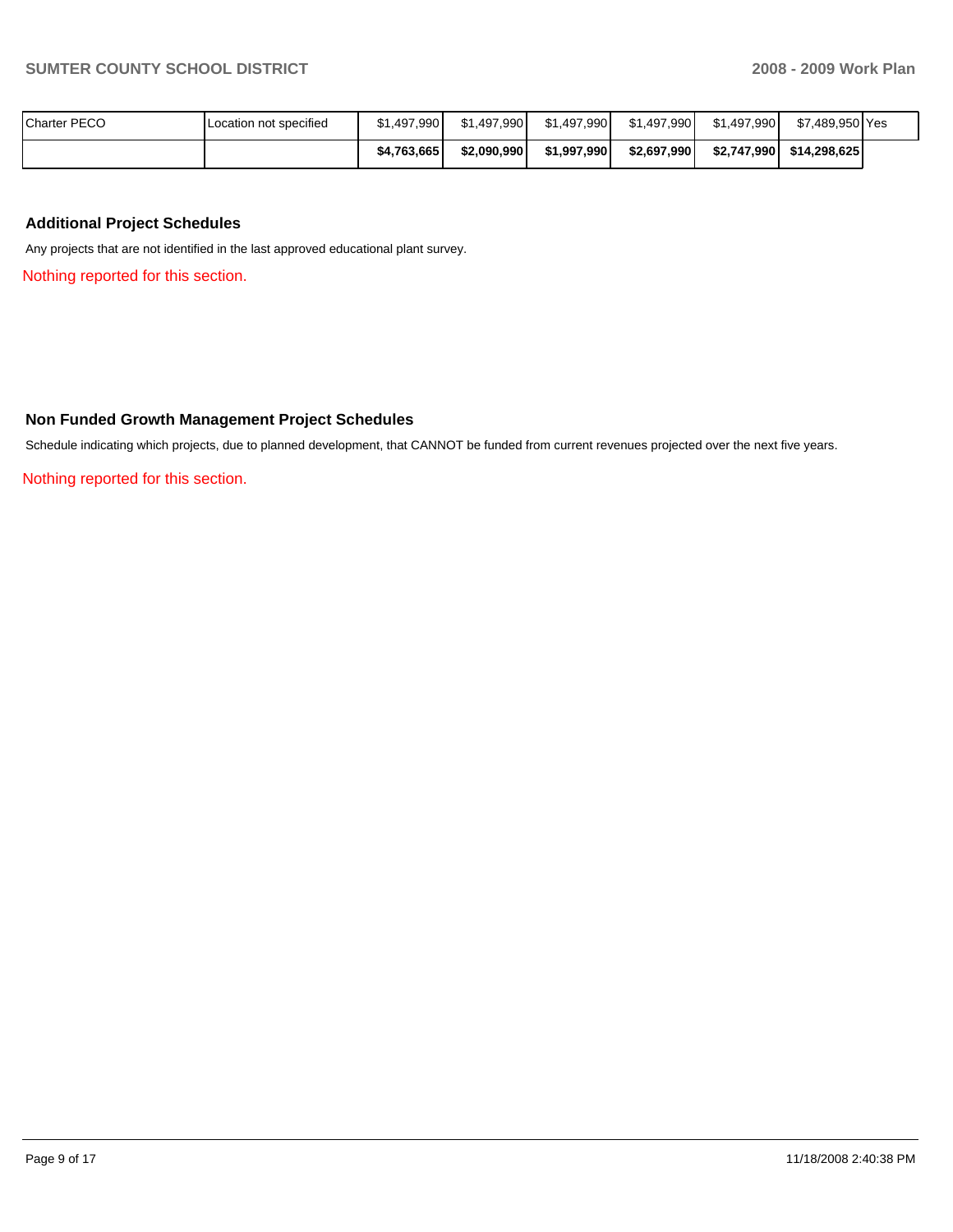# **Tracking**

# **Capacity Tracking**

| Location                                       | $2008 -$<br>2009 Satis.<br>Stu. Sta. | Actual<br>$2008 -$<br><b>2009 FISH</b><br>Capacity | Actual<br>$2007 -$<br>2008<br><b>COFTE</b> | # Class<br><b>Rooms</b> | Actual<br>Average<br>$2008 -$<br>2009 Class<br><b>Size</b> | Actual<br>$2008 -$<br>2009<br><b>Utilization</b> | <b>New</b><br>Stu.<br>Capacity | <b>New</b><br>Rooms to<br>be<br>Added/Re<br>moved | Projected<br>$2012 -$<br>2013<br><b>COFTE</b> | Projected<br>$2012 -$<br>2013<br><b>Utilization</b> | Projected<br>$2012 -$<br>2013 Class<br><b>Size</b> |
|------------------------------------------------|--------------------------------------|----------------------------------------------------|--------------------------------------------|-------------------------|------------------------------------------------------------|--------------------------------------------------|--------------------------------|---------------------------------------------------|-----------------------------------------------|-----------------------------------------------------|----------------------------------------------------|
| <b>BUSHNELL</b><br><b>ELEMENTARY</b>           | 848                                  | 848                                                | 742                                        | 47                      | 16 <sup>1</sup>                                            | 88.00 %                                          | $\Omega$                       | 0                                                 | 554                                           | 65.00 %                                             | 12                                                 |
| <b>SOUTH SUMTER</b><br><b>MIDDLE</b>           | 1,744                                | 1,570                                              | 805                                        | 73                      | 11                                                         | 51.00 %                                          | $-132$                         | -6                                                | 1,150                                         | 80.00 %                                             | 17                                                 |
| <b>WEBSTER</b><br>ELEMENTARY                   | 759                                  | 759                                                | 568                                        | 41                      | 14                                                         | 75.00 %                                          | $\Omega$                       | $\Omega$                                          | 439                                           | 58.00 %                                             | 11                                                 |
| <b>WILDWOOD MIDDLE</b>                         | 670                                  | 603                                                | 348                                        | 29                      | 12                                                         | 58.00 %                                          | $\Omega$                       | $\Omega$                                          | 493                                           | 82.00 %                                             | 17                                                 |
| <b>NORTH SUMTER</b><br><b>PRIMARY</b>          | 702                                  | 702                                                | $\Omega$                                   | 39                      | $\Omega$                                                   | 0.00%                                            | $\Omega$                       | $\Omega$                                          | $\Omega$                                      | 0.00%                                               | $\mathbf 0$                                        |
| <b>WILDWOOD</b><br><b>ELEMENTARY</b>           | 926                                  | 926                                                | 796                                        | 47                      | 17                                                         | 86.00 %                                          | $\Omega$                       | $\Omega$                                          | 612                                           | 66.00 %                                             | 13                                                 |
| <b>WEST STREET</b>                             | 80                                   | 80                                                 | 40                                         | 8                       | 5 <sup>1</sup>                                             | 49.00 %                                          | $\Omega$                       | $\Omega$                                          | $\mathbf 0$                                   | 0.00%                                               | $\mathbf 0$                                        |
| <b>WILDWOOD SENIOR</b><br><b>HIGH</b>          | 885                                  | 708                                                | 452                                        | 37                      | 12                                                         | 64.00 %                                          | $\Omega$                       | $\Omega$                                          | 334                                           | 47.00 %                                             | 9                                                  |
| <b>SOUTH SUMTER</b><br><b>SENIOR HIGH</b>      | 1,296                                | 1,166                                              | 994                                        | 52                      | 19                                                         | 85.00 %                                          | $\Omega$                       | $\Omega$                                          | 742                                           | 64.00 %                                             | 14                                                 |
| <b>LAKE PANASOFFKEE</b><br><b>ELEMENTARY</b>   | 606                                  | 606                                                | 415                                        | 31                      | 13                                                         | 68.00 %                                          | $\Omega$                       | $\Omega$                                          | 306                                           | 50.00 %                                             | 10                                                 |
| <b>SUMTER ADULT</b><br><b>EDUCATION CENTER</b> | 91                                   | 137                                                | 8                                          | 4                       | $\overline{2}$                                             | 6.00%                                            | 50                             | $\overline{2}$                                    | $\Omega$                                      | 0.00%                                               | $\Omega$                                           |
|                                                | 8,607                                | 8,105                                              | 5,168                                      | 408                     | 13                                                         | 63.77 %                                          | $-82$                          | -4                                                | 4,630                                         | 57.71 %                                             | 11                                                 |

The COFTE Projected Total (4,630) for 2012 - 2013 must match the Official Forecasted COFTE Total (4,629 ) for 2012 - 2013 before this section can be completed. In the event that the COFTE Projected Total does not match the Official forecasted COFTE, then the Balanced Projected COFTE Table should be used to balance COFTE.

| Projected COFTE for 2012 - 2013 |       |  |  |  |  |  |
|---------------------------------|-------|--|--|--|--|--|
| Elementary (PK-3)               | 1,911 |  |  |  |  |  |
| Middle (4-8)                    | 1,643 |  |  |  |  |  |
| High (9-12)                     | 1,076 |  |  |  |  |  |
|                                 | 4,629 |  |  |  |  |  |

| <b>Grade Level Type</b> | <b>Balanced Projected</b><br>COFTE for 2012 - 2013 |
|-------------------------|----------------------------------------------------|
| Elementary (PK-3)       |                                                    |
| Middle (4-8)            |                                                    |
| High (9-12)             |                                                    |
|                         | 4,63                                               |

# **Relocatable Replacement**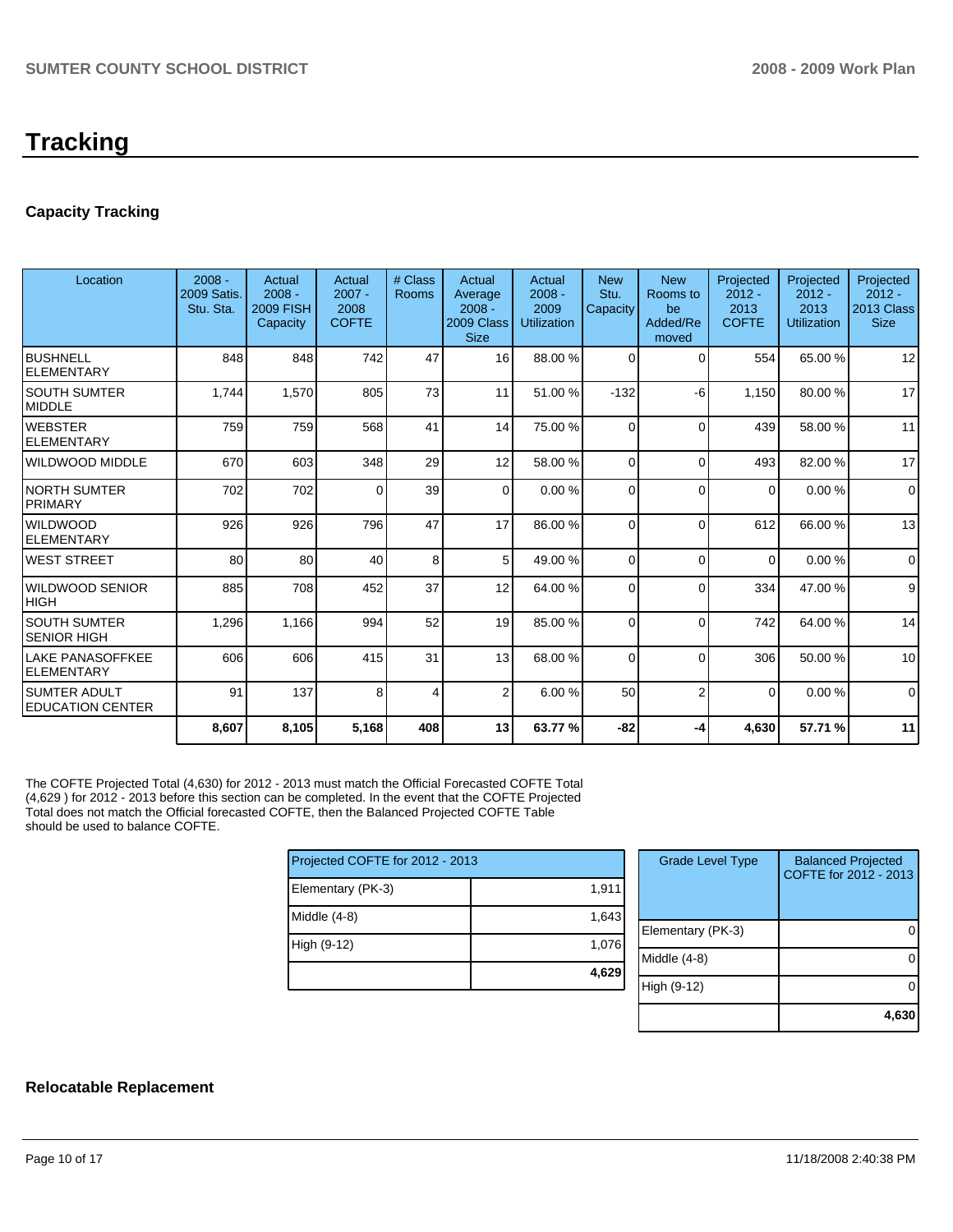Number of relocatable classrooms clearly identified and scheduled for replacement in the school board adopted financially feasible 5-year district work program.

| Location                                 |   | 2008 - 2009   2009 - 2010   2010 - 2011   2011 - 2012   2012 - 2013   Year 5 Total |  |    |
|------------------------------------------|---|------------------------------------------------------------------------------------|--|----|
| ISOUTH SUMTER MIDDLE                     | 9 |                                                                                    |  | 9١ |
| <b>Total Relocatable Replacements: I</b> | ο |                                                                                    |  | 91 |

### **Charter Schools Tracking**

Information regarding the use of charter schools.

| Location-Type               | # Relocatable<br>units or<br>permanent<br>classrooms | Owner              | Year Started or I<br>Scheduled | Student<br><b>Stations</b> | <b>Students</b><br>Enrolled | Years in<br>Contract | <b>Total Charter</b><br><b>Students</b><br>projected for<br>$2012 - 2013$ |
|-----------------------------|------------------------------------------------------|--------------------|--------------------------------|----------------------------|-----------------------------|----------------------|---------------------------------------------------------------------------|
| Villages of Lake and Sumter |                                                      | 150 <b>PRIVATE</b> | 2000                           | 2.584                      | 2,017                       |                      | 2.584                                                                     |
|                             | 150                                                  |                    |                                | 2,584                      | 2,017                       |                      | 2,584                                                                     |

### **Special Purpose Classrooms Tracking**

The number of classrooms that will be used for certain special purposes in the current year, by facility and type of classroom, that the district will, 1), not use for educational purposes, and 2), the co-teaching classrooms that are not open plan classrooms and will be used for educational purposes.

| School                               | <b>School Type</b> | # of Elementary<br>K-3 Classrooms | # of Middle 4-8<br><b>Classrooms</b> | # of High 9-12<br><b>Classrooms</b> | # of $ESE$<br><b>Classrooms</b> | # of Combo<br><b>Classrooms</b> | Total<br><b>Classrooms</b> |
|--------------------------------------|--------------------|-----------------------------------|--------------------------------------|-------------------------------------|---------------------------------|---------------------------------|----------------------------|
| <b>ISOUTH SUMTER MIDDLE</b>          | Educational        |                                   |                                      |                                     |                                 |                                 | 51                         |
| <b>IWEBSTER ELEMENTARY</b>           | Educational        |                                   |                                      |                                     |                                 |                                 |                            |
| <b>INORTH SUMTER PRIMARY</b>         | Educational        | 26                                |                                      |                                     |                                 |                                 | 26                         |
| <b>IWILDWOOD ELEMENTARY</b>          | Educational        |                                   |                                      |                                     |                                 |                                 | $\mathbf{3}$               |
| <b>IWILDWOOD SENIOR HIGH</b>         | Educational        |                                   |                                      |                                     |                                 |                                 |                            |
| <b>Total Educational Classrooms:</b> |                    | 28                                |                                      |                                     |                                 |                                 | 36                         |

| School                               | School Type | $\parallel$ # of Elementary $\parallel$ # of Middle 4-8 $\parallel$ # of High 9-12<br><b>IK-3 Classrooms I</b> | <b>Classrooms</b> | <b>Classrooms</b> | # of $ESE$<br><b>Classrooms</b> | # of Combo<br><b>Classrooms</b> | Total<br><b>Classrooms</b> |
|--------------------------------------|-------------|----------------------------------------------------------------------------------------------------------------|-------------------|-------------------|---------------------------------|---------------------------------|----------------------------|
| <b>Total Co-Teaching Classrooms:</b> |             |                                                                                                                | 0                 |                   |                                 |                                 | 0                          |

### **Infrastructure Tracking**

**Necessary offsite infrastructure requirements resulting from expansions or new schools. This section should include infrastructure information related to capacity project schedules and other project schedules (Section 4).** 

Sumterville site: HWY 471 construct deceleration and exceleration lanes.

**Proposed location of planned facilities, whether those locations are consistent with the comprehensive plans of all affected local governments, and recommendations for infrastructure and other improvements to land adjacent to existing facilities. Provisions of 1013.33(12), (13) and (14) and 1013.36 must be addressed for new facilities planned within the 1st three years of the plan (Section 5).**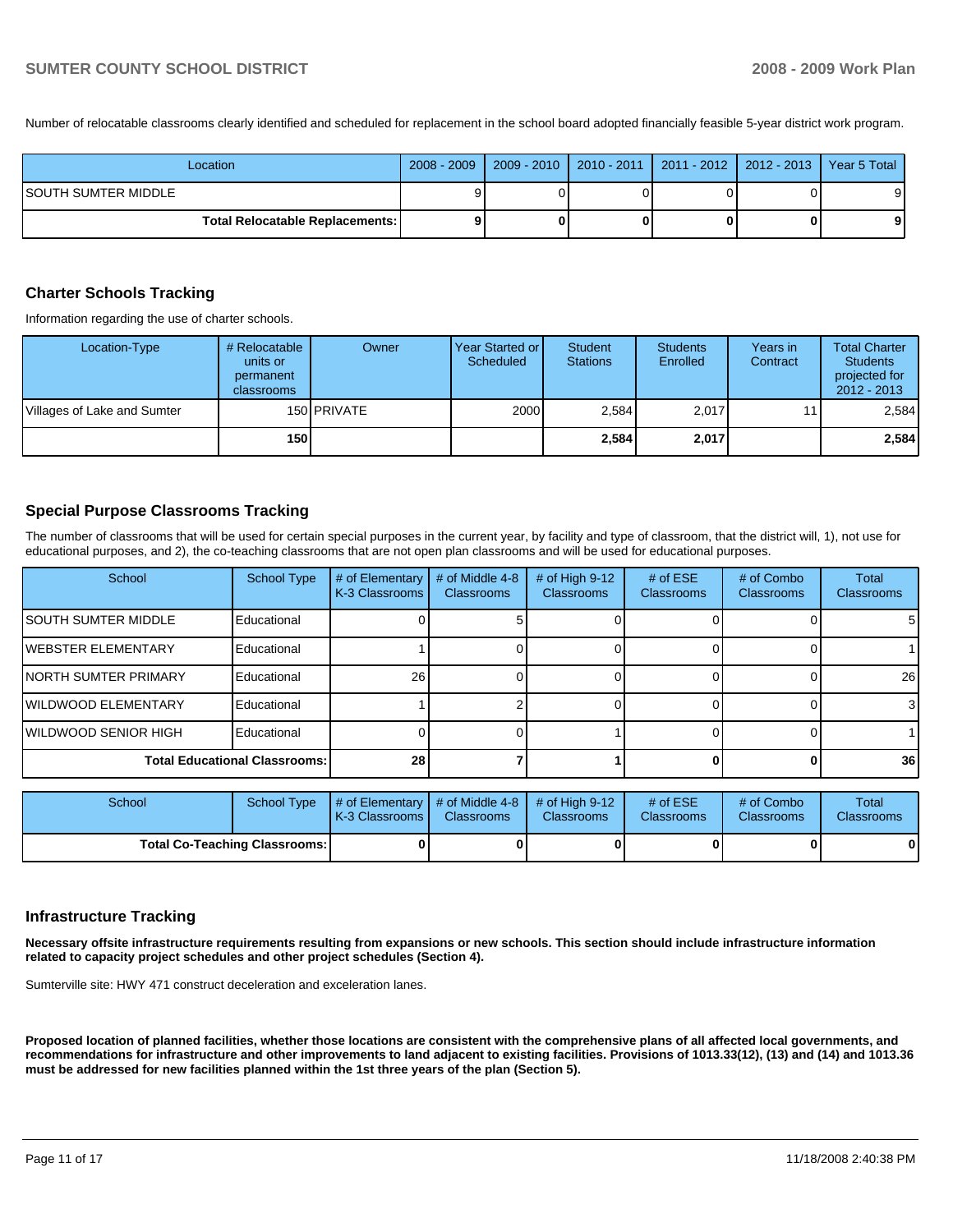Sumterville area located on HWY 471 between CR 526 to the North and CR 528 to the South and CR 526A to the West.

**Consistent with Comp Plan?** Yes

### **Net New Classrooms**

The number of classrooms, by grade level and type of construction, that were added during the last fiscal year.

| List the net new classrooms added in the 2007 - 2008 fiscal year.                                                                                       |                              |                          |                                                        | List the net new classrooms to be added in the 2008 - 2009 fiscal<br>year. |                                     |                            |                                       |                        |
|---------------------------------------------------------------------------------------------------------------------------------------------------------|------------------------------|--------------------------|--------------------------------------------------------|----------------------------------------------------------------------------|-------------------------------------|----------------------------|---------------------------------------|------------------------|
| "Classrooms" is defined as capacity carrying classrooms that are added to increase<br>capacity to enable the district to meet the Class Size Amendment. |                              |                          |                                                        | Totals for fiscal year 2008 - 2009 should match totals in Section 15A.     |                                     |                            |                                       |                        |
| Location                                                                                                                                                | $2007 - 2008$ #<br>Permanent | 2007 - 2008 #<br>Modular | $2007 - 2008$ #<br>2007 - 2008<br>Relocatable<br>Total |                                                                            | $2008 - 2009$ #<br><b>Permanent</b> | $2008 - 2009$ #<br>Modular | $2008 - 2009$ #<br><b>Relocatable</b> | $2008 - 2009$<br>Total |
| Elementary (PK-3)                                                                                                                                       |                              |                          |                                                        |                                                                            |                                     |                            |                                       |                        |
| Middle (4-8)                                                                                                                                            |                              |                          |                                                        |                                                                            | 24                                  |                            |                                       | 24                     |
| High (9-12)                                                                                                                                             |                              |                          |                                                        |                                                                            |                                     |                            |                                       | 3                      |
|                                                                                                                                                         |                              |                          |                                                        |                                                                            | 27                                  |                            |                                       | 27 <sub>l</sub>        |

### **Relocatable Student Stations**

Number of students that will be educated in relocatable units, by school, in the current year, and the projected number of students for each of the years in the workplan.

| <b>Site</b>                                       | $2008 - 2009$ | $2009 - 2010$ | 2010 - 2011 | 2011 - 2012 | $2012 - 2013$   | 5 Year Average |
|---------------------------------------------------|---------------|---------------|-------------|-------------|-----------------|----------------|
| <b>BUSHNELL ELEMENTARY</b>                        | 0             | 0             | $\Omega$    | 0           | $\Omega$        | $\overline{0}$ |
| ISOUTH SUMTER MIDDLE                              | 308           | 176           | 110         | 110         | 110             | 163            |
| <b>IWEBSTER ELEMENTARY</b>                        | 54            | 0             | $\Omega$    | 0           | $\Omega$        | 11             |
| <b>IWILDWOOD MIDDLE</b>                           | 66            | 66            | 66          | 66          | 66              | 66             |
| INORTH SUMTER PRIMARY                             | 162           | 0             | $\Omega$    | 0           | 0               | 32             |
| <b>IWILDWOOD ELEMENTARY</b>                       | 0             | 0             | 0           | 0           | $\overline{0}$  | $\overline{0}$ |
| IWILDWOOD SENIOR HIGH                             | 0             | $\Omega$      | $\Omega$    | 0           | $\overline{0}$  | $\overline{0}$ |
| <b>SOUTH SUMTER SENIOR HIGH</b>                   | 75            | 75            | 75          | 75          | 75              | 75             |
| LAKE PANASOFFKEE ELEMENTARY                       | 36            | 36            | 36          | 36          | 36 <sup>1</sup> | 36             |
| SUMTER ADULT EDUCATION CENTER                     | 56            | 106           | 106         | 106         | 106             | 96             |
| <b>WEST STREET</b>                                | 10            | 10            | 10          | 10          | 10 <sup>1</sup> | 10             |
| Totals for SUMTER COUNTY SCHOOL DISTRICT          |               |               |             |             |                 |                |
| Total students in relocatables by year.           | 767           | 469           | 403         | 403         | 403             | 489            |
| Total number of COFTE students projected by year. | 5,038         | 4,835         | 4,661       | 4,570       | 4,629           | 4,747          |
| Percent in relocatables by year.                  | 15 %          | 10 %          | 9%          | 9%          | 9%              | 10 %           |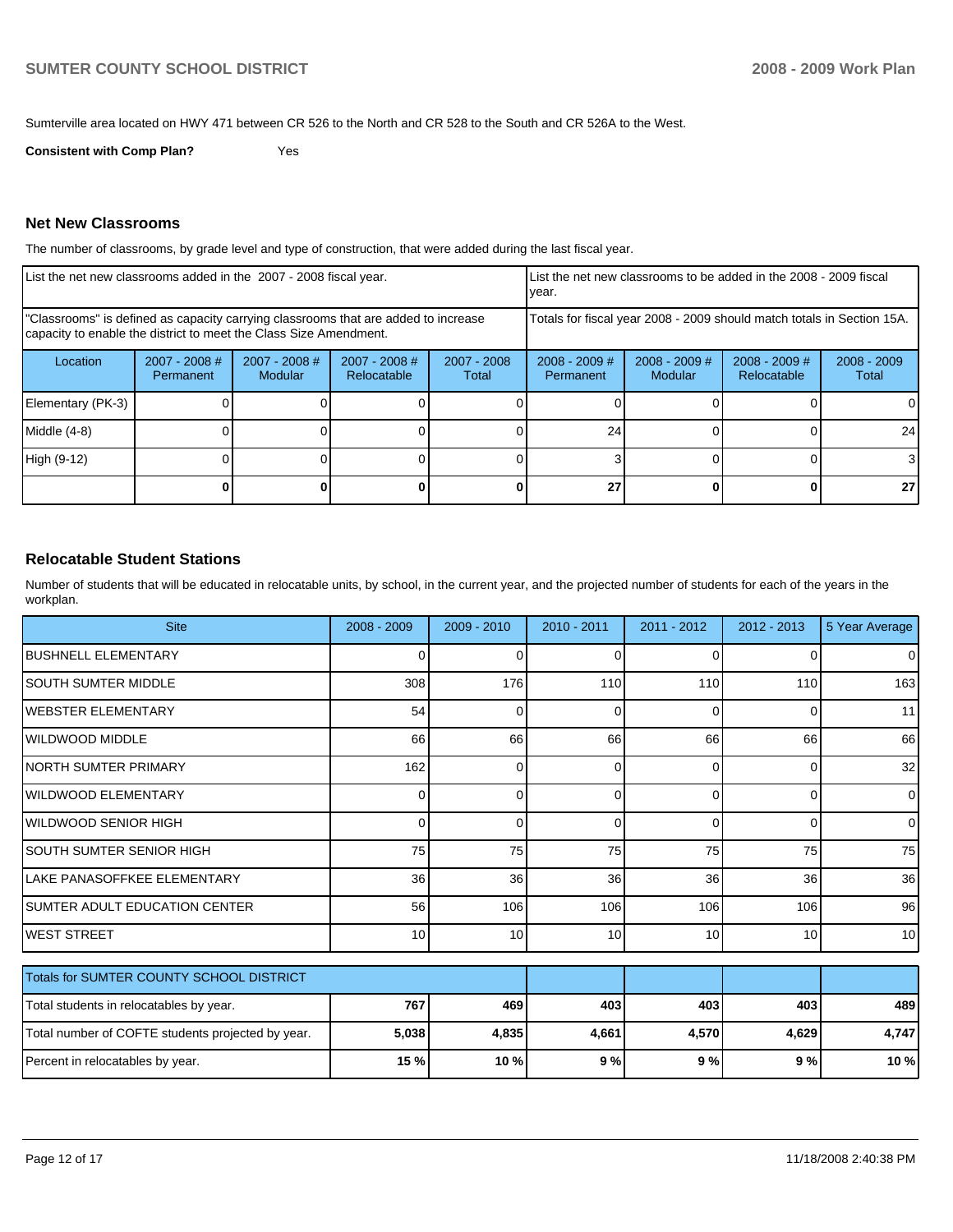# **Leased Facilities Tracking**

Exising leased facilities and plans for the acquisition of leased facilities, including the number of classrooms and student stations, as reported in the educational plant survey, that are planned in that location at the end of the five year workplan.

| Location                             | # of Leased<br>Classrooms 2008 -<br>2009 | <b>FISH Student</b><br><b>Stations</b> | Owner             | # of Leased<br>Classrooms 2012 -<br>2013 | <b>FISH Student</b><br><b>Stations</b> |
|--------------------------------------|------------------------------------------|----------------------------------------|-------------------|------------------------------------------|----------------------------------------|
| WILDWOOD MIDDLE                      |                                          |                                        | 22 mobile modular |                                          | 22                                     |
| SOUTH SUMTER SENIOR HIGH             | 3                                        |                                        | 75 mobile modular | C                                        | $\overline{0}$                         |
| <b>BUSHNELL ELEMENTARY</b>           | 0                                        | 0                                      |                   | C                                        | $\overline{0}$                         |
| <b>SOUTH SUMTER MIDDLE</b>           | Δ                                        | 88                                     |                   | ∩                                        | $\Omega$                               |
| IWEBSTER ELEMENTARY                  | 0                                        | $\Omega$                               |                   | ∩                                        | $\overline{0}$                         |
| <b>NORTH SUMTER PRIMARY</b>          | 0                                        | O                                      |                   | $\Omega$                                 | $\Omega$                               |
| <b>WILDWOOD ELEMENTARY</b>           | $\Omega$                                 | $\Omega$                               |                   | $\Omega$                                 | $\Omega$                               |
| <b>WEST STREET</b>                   | 0                                        | $\Omega$                               |                   | O                                        | $\overline{0}$                         |
| WILDWOOD SENIOR HIGH                 | 0                                        | $\Omega$                               |                   | O                                        | $\Omega$                               |
| LAKE PANASOFFKEE ELEMENTARY          | $\Omega$                                 | $\Omega$                               |                   | $\Omega$                                 | $\Omega$                               |
| <b>SUMTER ADULT EDUCATION CENTER</b> | $\Omega$                                 | $\Omega$                               |                   | $\Omega$                                 | $\Omega$                               |
|                                      | 8                                        | 185                                    |                   |                                          | 22                                     |

### **Failed Standard Relocatable Tracking**

Relocatable units currently reported by school, from FISH, and the number of relocatable units identified as 'Failed Standards'.

Nothing reported for this section.

# **Planning**

### **Class Size Reduction Planning**

**Plans approved by the school board that reduce the need for permanent student stations such as acceptable school capacity levels, redistricting, busing, year-round schools, charter schools, magnet schools, public-private partnerships, multitrack scheduling, grade level organization, block scheduling, or other alternatives.** 

Block scheduling at South Sumter High School. Grade level organization at Wildwood Middle and Wildwood High.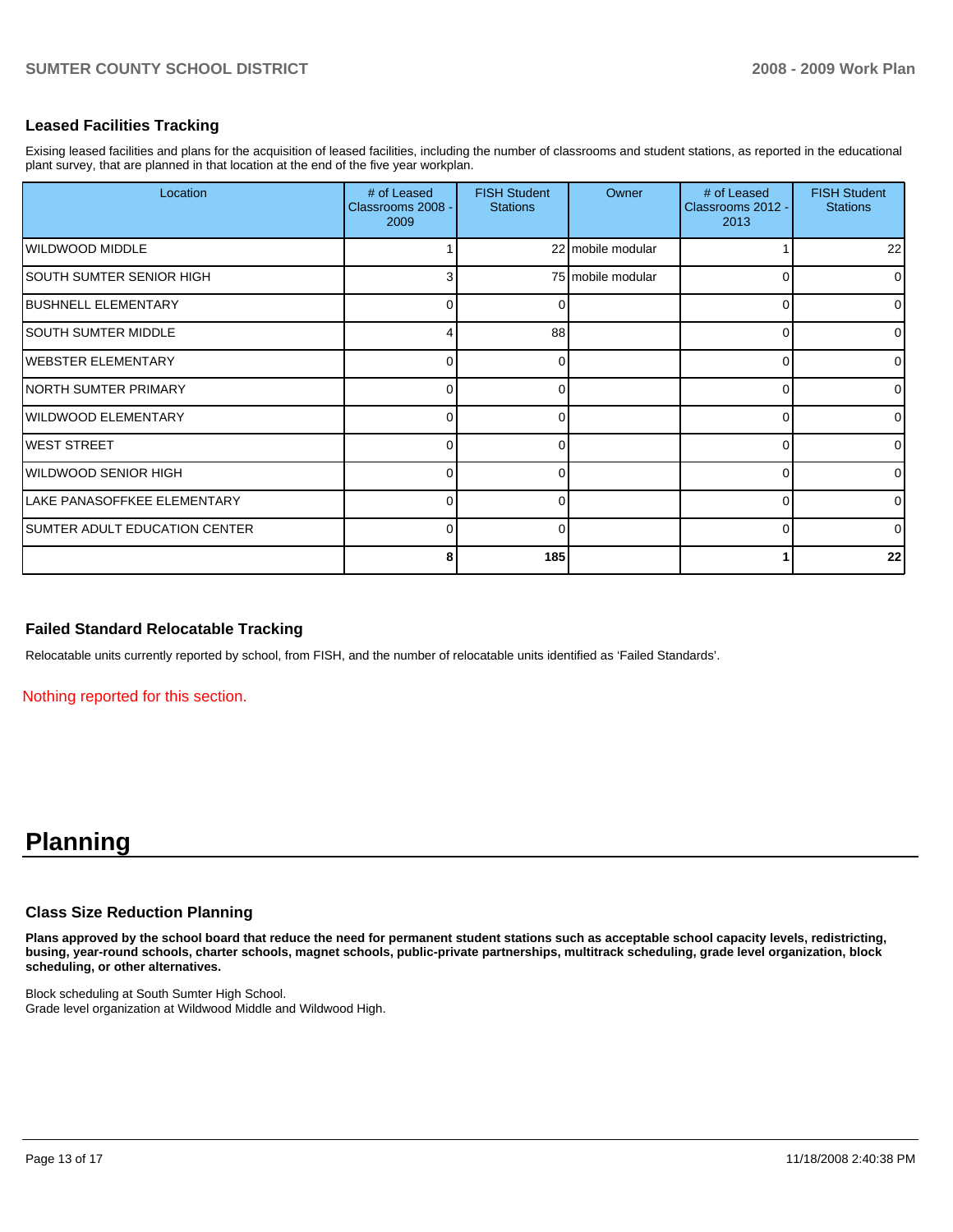## **School Closure Planning**

#### **Plans for the closure of any school, including plans for disposition of the facility or usage of facility space, and anticipated revenues.**

As a result of the merger of North Sumter Primary (0091) and North Sumter Intermediate to create Wildwood Elementary (0102)North Sumter Primary is currently housing Prekindergarten classes for the North end of our District. The plan for North Sumter Primary will be to move Prekindergarten to Wildwood Elementary in 2009-2010 freeing up North Sumter Intermediate campus for other programs as needed. The remaining building that are over 50 years old will be razed to position this campus for expansion should growth occur as suggested by the DRI's in review.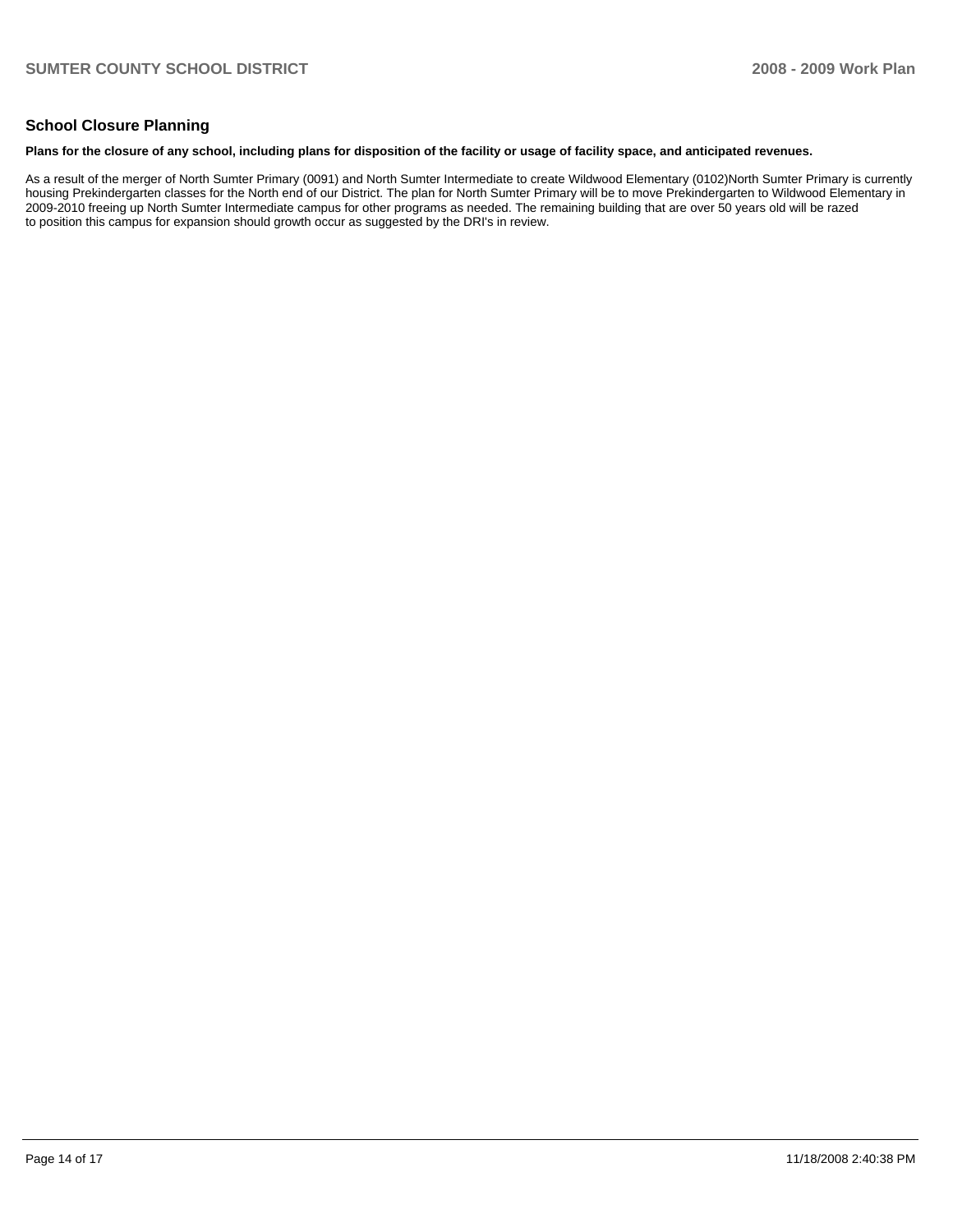# **Long Range Planning**

### **Ten-Year Maintenance**

District projects and locations regarding the projected need for major renovation, repair, and maintenance projects within the district in years 6-10 beyond the projects plans detailed in the five years covered by the work plan.

| Project                              | 2012 - 2013 / 2017 - 2018<br><b>Projected Cost</b> |
|--------------------------------------|----------------------------------------------------|
| Roof Replacement and Repairs         | \$2,000,000                                        |
| Fire Alarm Upgrades                  | \$150,000                                          |
| Classroom Remodeling and Renovations | \$1,000,000                                        |
| <b>Campus Surveillance</b>           | \$140,000                                          |
| <b>HVAC Replacements</b>             | \$1,500,000                                        |
| Paving                               | \$750,000                                          |
| <b>Carpet Replacements</b>           | \$500,000                                          |
| Maintenance and Repair               | \$3,500,000                                        |
|                                      | \$9,540,000                                        |

### **Ten-Year Capacity**

Schedule of capital outlay projects projected to ensure the availability of satisfactory student stations for the projected student enrollment in K-12 programs for the future 5 years beyond the 5-year district facilities work program.

| Project    | Location, Community, Quadrant or other<br>general location | 2012 - 2013 / 2017 - 2018<br><b>Projected Cost</b> |
|------------|------------------------------------------------------------|----------------------------------------------------|
| K-5 School | Sumterville                                                | \$35,000,000                                       |
|            |                                                            | \$35,000,000                                       |

# **Ten-Year Planned Utilization**

Schedule of planned capital outlay projects identifying the standard grade groupings, capacities, and planned utilization rates of future educational facilities of the district for both permanent and relocatable facilities.

| Grade Level Projections         | <b>FISH</b><br><b>Student</b><br><b>Stations</b> | Actual 2007 -<br><b>2008 FISH</b><br>Capacity | Actual<br>$2007 -$<br>2008<br><b>COFTE</b> | Actual 2007 - 2008<br><b>Utilization</b> | Actual 2008 - 2009 / 2017 - 2018 new<br>Student Capacity to be added/removed | Projected 2017<br>2018 COFTE | $-$ Projected 2017 -<br>2018 Utilization I |
|---------------------------------|--------------------------------------------------|-----------------------------------------------|--------------------------------------------|------------------------------------------|------------------------------------------------------------------------------|------------------------------|--------------------------------------------|
| Elementary - District<br>Totals | 3,185                                            | 3,185                                         | 2,520.79                                   | 79.15 %                                  | 800                                                                          | 3,507                        | 88.01 %                                    |
| Middle - District Totals        | 2.568                                            | 2.311                                         | 1.153.26                                   | 49.89 %                                  |                                                                              | 1.397                        | 60.45 %                                    |
| High - District Totals          | 2.181                                            | 1.874                                         | .446.91                                    | 77.21 %                                  |                                                                              | 1.389                        | 74.12 %                                    |
| Other - ESE, etc                | 982                                              | 299                                           | 47.20                                      | 15.72 %                                  |                                                                              |                              | 0.00%                                      |
|                                 | 8,916                                            | 7,669                                         | 5,168.16                                   | 67.39 %                                  | 800                                                                          | 6,293                        | 74.31 %                                    |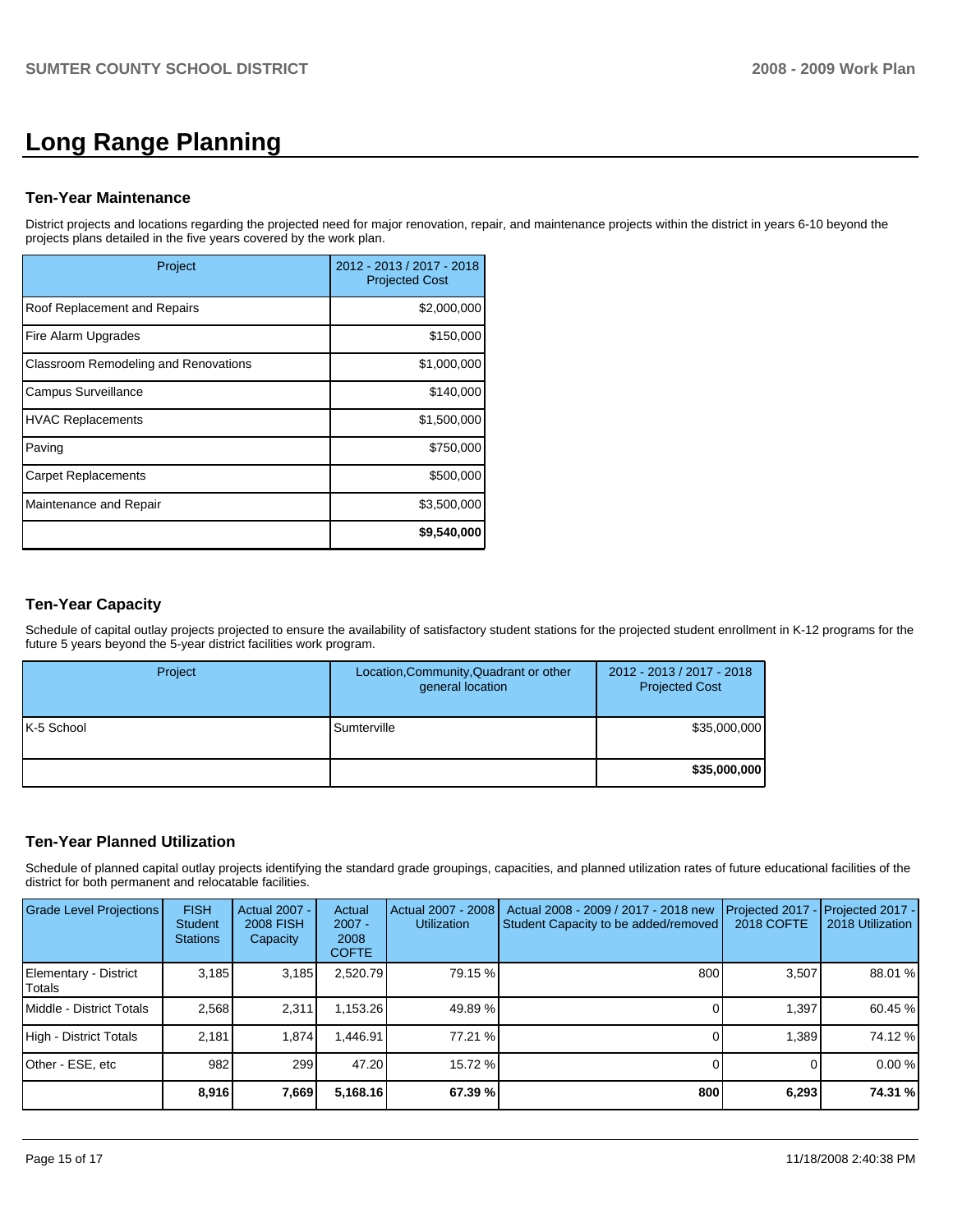#### **Ten-Year Infrastructure Planning**

**Proposed Location of Planned New, Remodeled, or New Additions to Facilities in 06 thru 10 out years (Section 28).** 

K-5 in Landstone Development

Plans for closure of any school, including plans for disposition of the facility or usage of facility space, and anticipated revenues in the 06 thru 10 out **years (Section 29).** 

Nothing reported for this section.

### **Twenty-Year Maintenance**

District projects and locations regarding the projected need for major renovation, repair, and maintenance projects within the district in years 11-20 beyond the projects plans detailed in the five years covered by the work plan.

| Project                              | 2017 - 2018 / 2027 - 2028 Projected Cost |
|--------------------------------------|------------------------------------------|
| Roof Replacement and Repair          | \$2,000,000                              |
| Fire Alarm Upgrades                  | \$15,000                                 |
| Classroom Remodeling and Renovations | \$1,000,000                              |
| <b>Campus Surveillance</b>           | \$150,000                                |
| <b>HVAC Replacements</b>             | \$1,500,000                              |
| Paving                               | \$500,000                                |
| <b>Carpet Replacements</b>           | \$500,000                                |
| Maintenance and Repair               | \$3,500,000                              |
|                                      | \$9,165,000                              |

# **Twenty-Year Capacity**

Schedule of capital outlay projects projected to ensure the availability of satisfactory student stations for the projected student enrollment in K-12 programs for the future 11-20 years beyond the 5-year district facilities work program.

| Project      | Location, Community, Quadrant or other<br>general location | 2017 - 2018 / 2027 - 2028<br><b>Projected Cost</b> |
|--------------|------------------------------------------------------------|----------------------------------------------------|
| 17-12 School | Sumterville                                                | \$60,000,000                                       |
|              |                                                            | \$60,000,000                                       |

### **Twenty-Year Planned Utilization**

Schedule of planned capital outlay projects identifying the standard grade groupings, capacities, and planned utilization rates of future educational facilities of the district for both permanent and relocatable facilities.